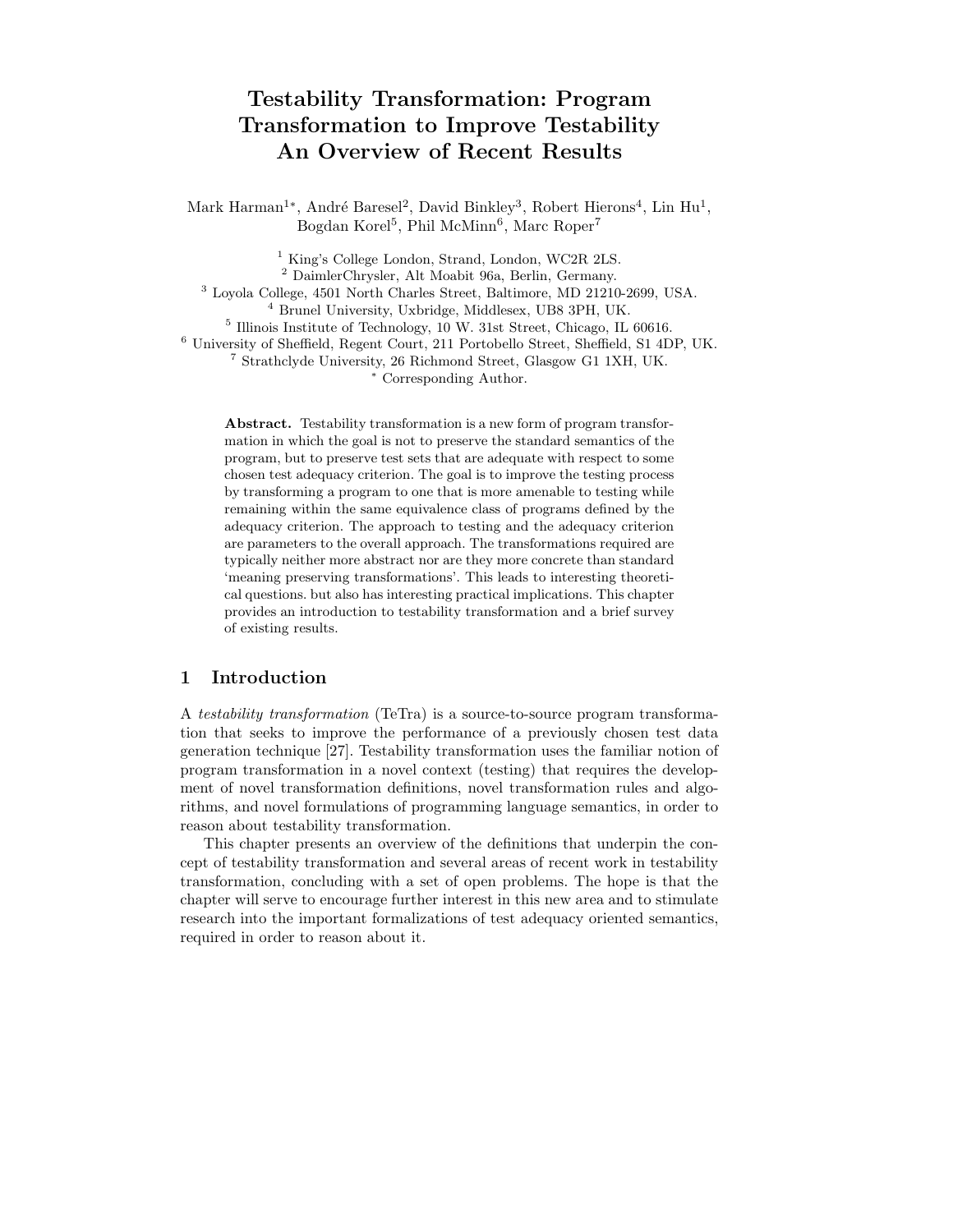As with traditional program transformation [11, 35, 42], TeTra is an automated technique that alters a program's syntax. However, TeTra differs from traditional transformations in two important ways:

- 1. The transformed program is merely a 'means to an end', rather than an 'end' in itself. The transformed program can be discarded once it has served its role as a vehicle for adequate test data generation. By contrast, in traditional transformation, it is the original program that is discarded and replaced by the transformed version.
- 2. The transformation process need not preserve the traditional meaning of a program. For example in order to cover a chosen branch, it is only required that the transformation preserves the set of test–adequate inputs for the branch. That is, the transformed program must be guaranteed to execute the desired branch under the same initial conditions. By contrast, traditional transformation preserves functional equivalence, a much more demanding requirement.

These two observations have three important implications

- 1. There is no psychological barrier to transformation. Tradition transformation requires the developer to replace familiar code with machine– generated, structurally altered equivalents. It is part of the fokelore of the program transformation community that developers are highly resistant to the replacement of the familiar by the unfamiliar. There is no such psychological barrier for testability transformation: the developer submits a program to the system and receives test data. There is no replacement requirement; the developer need not even be aware that transformation has taken place.
- 2. Considerably more flexibility is available in the choice of transformations to apply. Guaranteeing functional equivalence is demanding, particularly in the presence of side effects, goto statements, pointer aliasing and other complex language features. By contrast, merely ensuring that a particular branch is executed for an identical set of inputs is comparatively less demanding.
- 3. Transformation algorithm correctness is a less important. Traditional transformation replaces the original program with the transformed version, so correctness is paramount. The cost of 'incorrectness' for testability transformation is much lower; the test data generator may fail to generate adequate test data. This situation is one of degree and can be detected, trivially, using coverage metrics. By contrast, functional equivalence is undecidable.

# 2 Testability Transformation

Testability transformation seeks to transform a program to make it easier to generate test data (i.e., it seeks to improve the original program's 'testability'). There is an apparent paradox at the heart of this notion of testability transformation: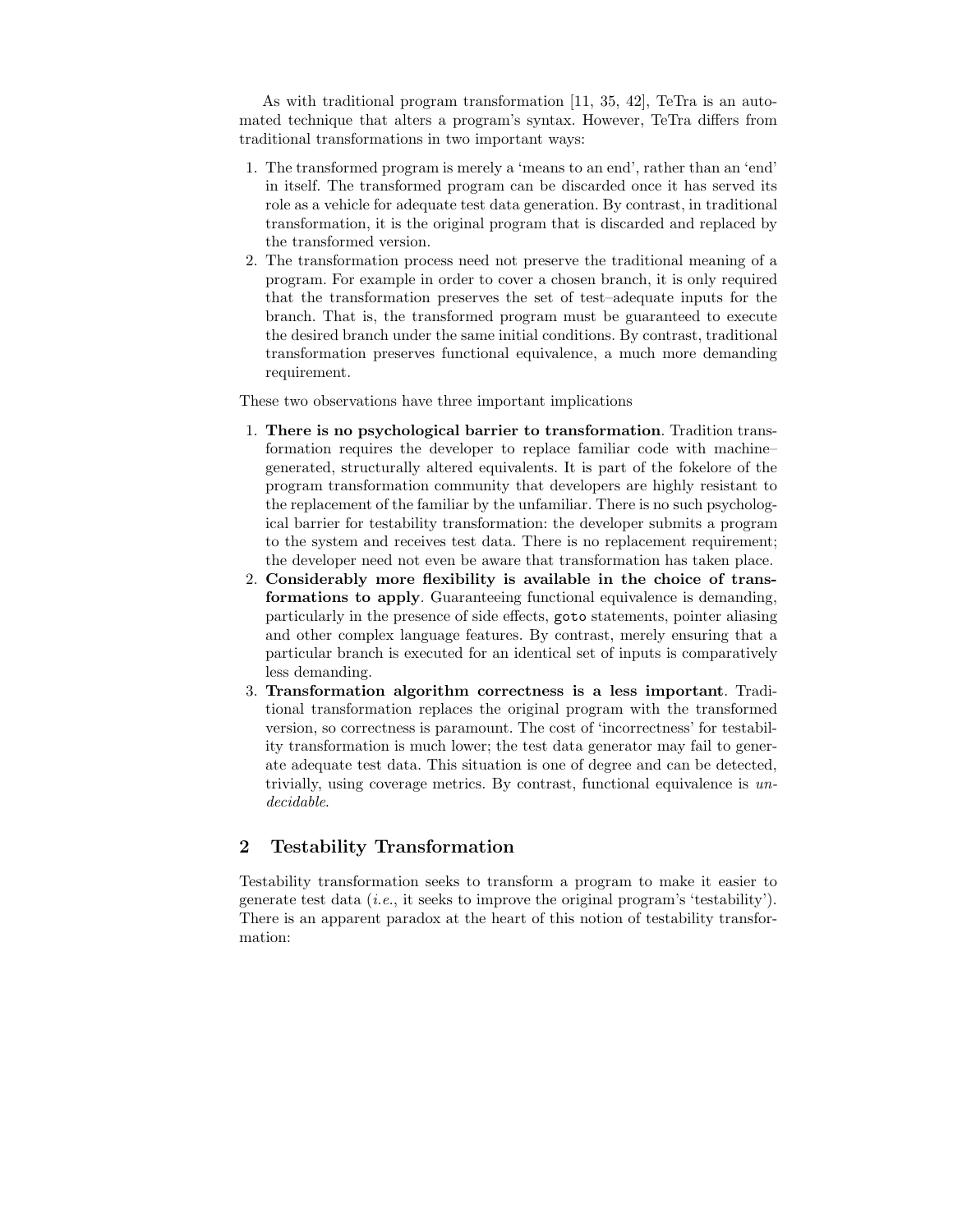Structural testing is based upon structurally defined test adequacy criteria. The automated generation of test data to satisfy these criteria can be impeded by properties of the software (for example, flag variables, side effects, and unstructured control flow). Testability transformation seeks to remove the problem by transforming the program so that it becomes easier to generate adequate test data. However, transformation alters the structure of the program. Since the program's structure is altered and the adequacy criterion is structurally defined, it would appear that the original test adequacy criterion may no longer apply.

The solution to this apparent paradox is to allow a testability transformation to co-transform the adequacy criterion. The transformation of the adequacy criterion ensures that adequacy for the transformed program with the transformed criterion implies adequacy of the original program with the original criterion. These remarks are made more precise in the following definitions.

A test adequacy criterion is any set of syntactic constructs to be covered during testing. Typical examples include a set of nodes, a set of branches, a set of paths, etc. For example, to achieve '100% branch coverage', this set would be the set of all branches of the program. Observe that the definition also allows more fine grained criteria, such as testing to cover a particular branch or statement.

### Definition 1 (Testability Transformation [19])

Let **P** be a set of programs and **C** a set of test adequacy criteria. A Testing-Oriented Transformation is a partial function in  $(\mathbf{P} \times \mathbf{C}) \rightarrow (\mathbf{P} \times \mathbf{C})$ . (In general, a program transformation is a partial function in  $P \to P$ .

A Testing-Oriented Transformation,  $\tau$  is a Testability Transformation iff for all programs p and criteria c,  $\tau(p,c) = (p', c')$  implies that for all test sets T, T is adequate for p according to c if T is adequate for p' according to  $c'$ .

# 3 Test Data Generation

One of the most pressing problems in the field of software testing revolves around the issue of automation. Managers implementing a testing strategy are soon confronted with the observation that large parts of the process need to be automated in order to develop a test process that has a chance to scale to meet the demands of existing testing standards and requirements [8, 38].

Test data must be generated to achieve a variety of coverage criteria to assist with rigorous and systematic testing. Various standards [8, 38] either require or recommend branch coverage adequate testing, and so testing to achieve this is a mission critical activity for applications where these standards apply. Because generating test data by hand is tedious, expensive and error-prone, automated test data generation has, remained a topic of interest for the past three decades [9, 15, 23].

Several techniques for automated test data generation have been proposed, including symbolic execution [9, 22], constraint solving [12, 33], the chaining method [15], and evolutionary testing [39, 21, 31, 32, 34, 36, 41]. This section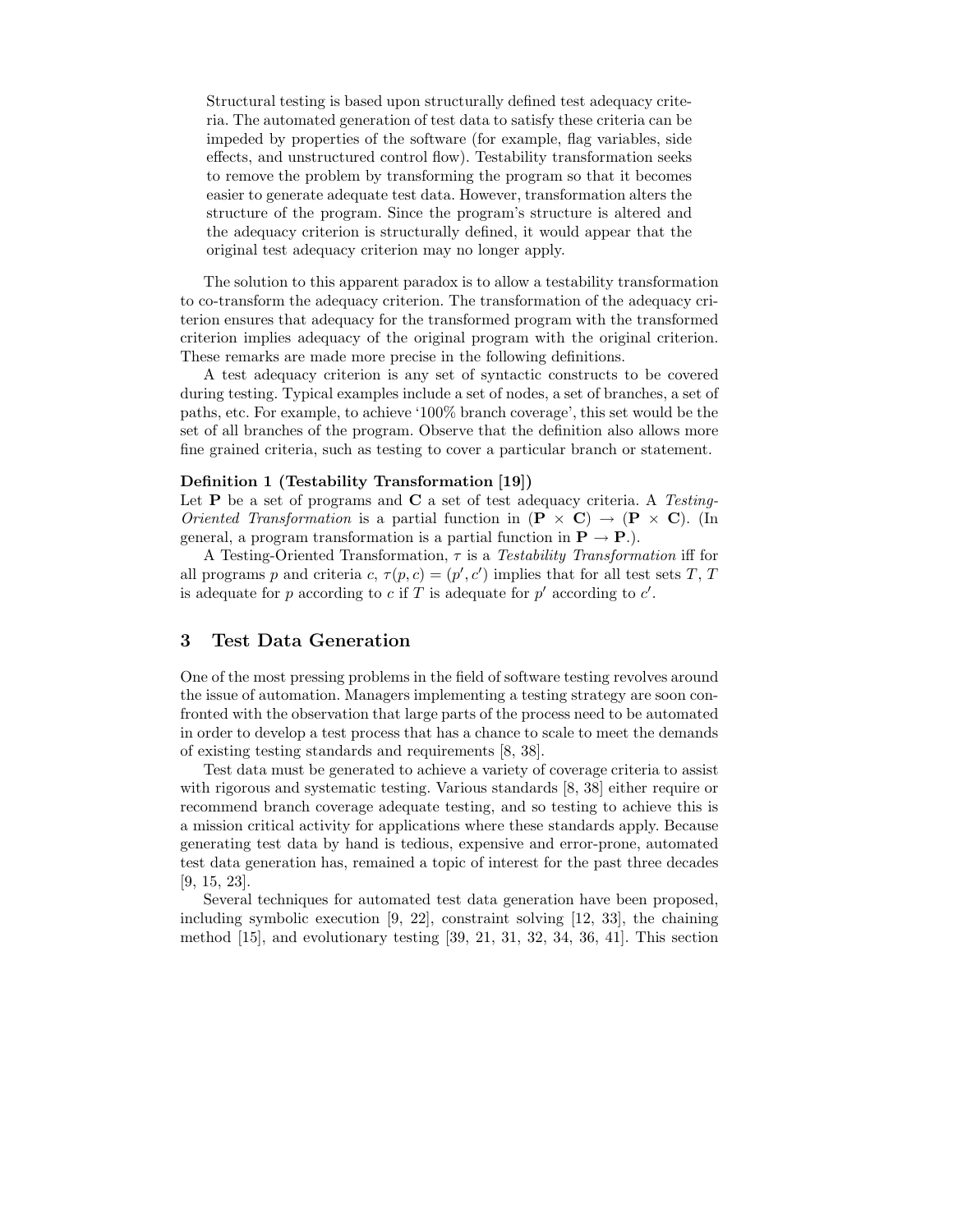briefly reviews two currently used techniques for automating the process of test data generation, in order to make the work presented on testability transformation for automated test data generation in this chapter self contained.

### 3.1 Evolutionary Testing



Fig. 1. Evolutionary Algorithm for Testing

The general approach to evolutionary test data generation is depicted in Figure 1<sup>1</sup> . The outer circle in Figure 1 provides an overview of a typical procedure for an evolutionary algorithm. First, an initial population of solution guesses is created, usually at random. Each individual within the population is evaluated by calculating its fitness. This results in a spread of solutions ranging in fitness.

In the first iteration all individuals survive. Pairs of individuals are selected from the population, according to a pre-defined selection strategy, and combined to produce new solutions. At this point mutation is applied. This models the role of mutation in genetics, introducing new information into the population. The evolutionary process ensures that productive mutations have a greater chance of survival than less productive ones.

The new individuals are evaluated for fitness. Survivors into the next generation are chosen from parents and offspring with regard to fitness. The algorithm is iterated until the optimum is achieved, or some other stopping condition is satisfied.

In order to automate software test data generation using of evolutionary algorithms, the problem must first be transformed into an optimization task. This

<sup>&</sup>lt;sup>1</sup> This style of evolutionary test data generation is based on the DaimlerChrysler Evolutionary Testing System [43].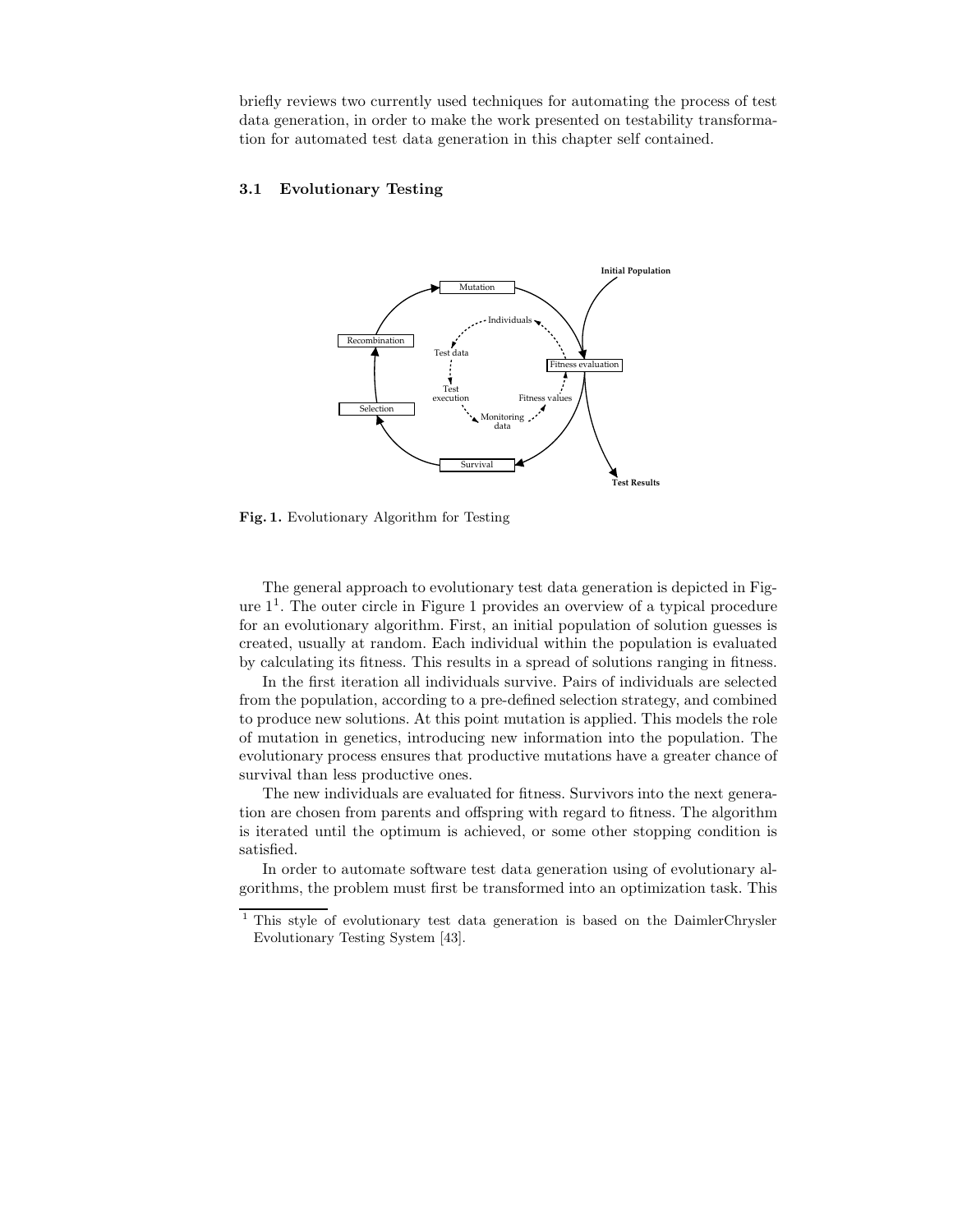is the role of the inner circle of the architecture depicted in Figure 1. Each generated individual represents a test datum for the system under test. Depending on which test aim is pursued, different fitness functions emerge for test data evaluation.

If, for example, the temporal behavior of an application is being tested, the fitness evaluation of the individuals is based on the execution times measured for the test data [37, 44]. For safety tests, the fitness values are derived from preand post-conditions of modules [40], and for robustness tests of fault-tolerance mechanisms, the number of controlled errors forms the starting point for the fitness evaluation [39].

For structural criteria, such as those upon which this chapter focuses, a fitness function is typically defined in terms of the program's predicates [4, 7, 21, 31, 34, 43]. It determines the fitness of candidate test data, which in turn, determines the direction taken by the search. The fitness function essentially measures how close a candidate test input drives execution to traversing the desired (target) path or branch.

Typically, each predicate is instrumented to capture fitness information, which guides the search to the required test data. For example if a branching condition  $a == b$  needs to be executed as true, the values of a and b are used to compute a fitness value using abs(a-b). The closer this 'branch distance' value is to zero, the closer the condition is to being evaluated as true, and the closer the search is to finding the required test data.

As a simple example, consider trying to test the true branch of the predicate a > b. While typical execution of a genetic algorithm might include an initial population of hundreds of test inputs, for the purposes of this example, consider two such individuals,  $i_1$  and  $i_2$ . Suppose that, when executed on the input  $i_1$ , a equals b, and when run on  $i_2$ , a is much less than b, then  $i_1$  would have a greater chance of being selected for the next generation. It would also have a greater chance of being involved in (perhaps multiple) crossover operations with other potential solutions to form the children that form the next generation.

### 3.2 The Chaining Method

The chaining approach [15] uses data flow information, derived from a program, to guide the search when problem statements (conditional statements in which a different result is required) are encountered. The chaining approach is based on the concept of an event sequence (a sequence of program nodes) that needs to be executed prior to the target. The nodes that affect problem statements are added to the event sequence using data flow analysis.

The alternating variable method [24] is employed to execute an event sequence. It is based on the idea of 'local' search. An arbitrary input vector is chosen at random, and each individual input variable is probed by changing its value by a small amount, and then monitoring the effects of this on the branches of the program.

The first stage of manipulating an input variable is called the *exploratory* phase. This probes the neighborhood of the variable by increasing and decreasing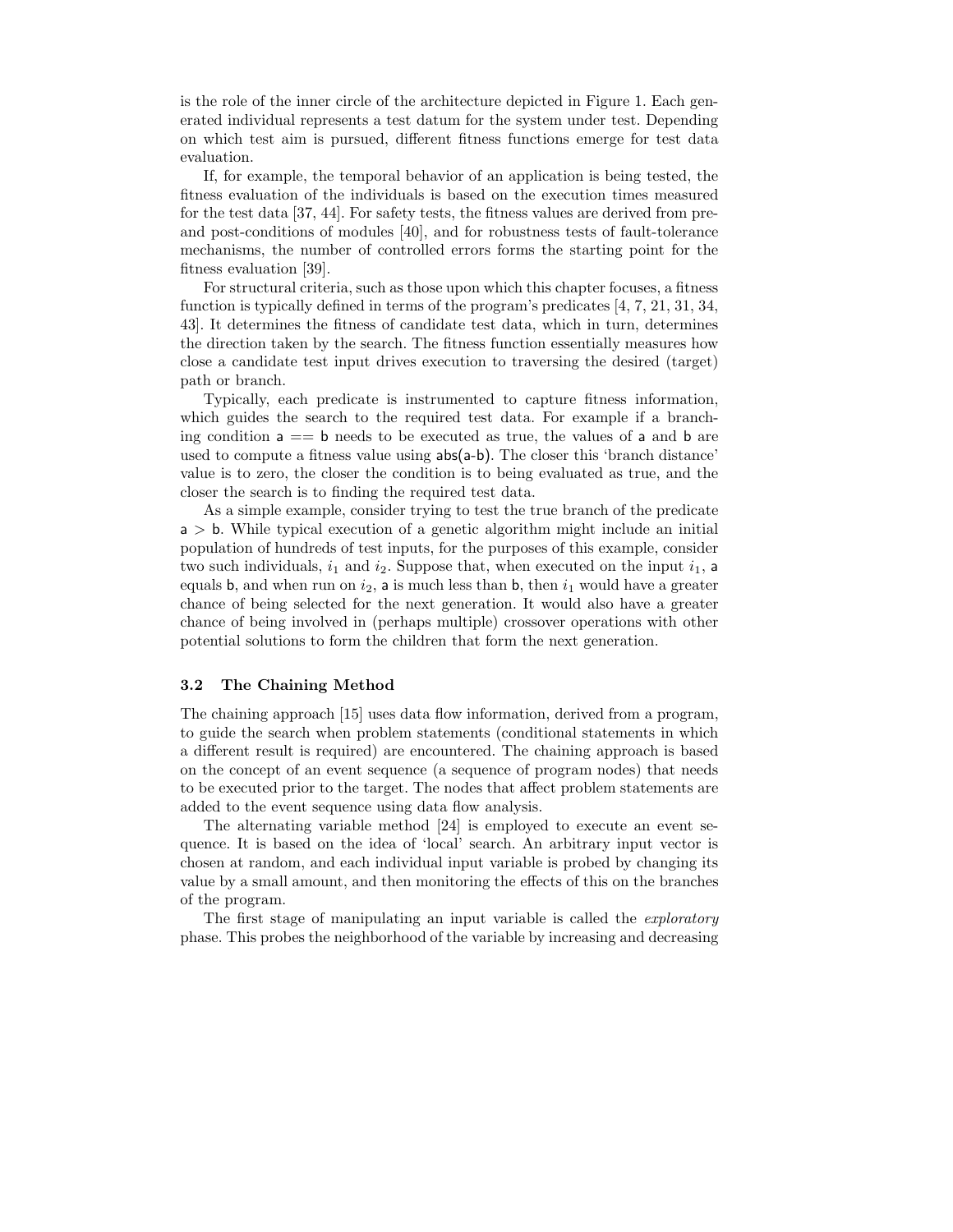its original value. If either move leads to an improved objective value, a pattern phase is entered. In the pattern phase, a larger move is made in the direction of the improvement. A series of similar moves is made until a minimum for the objective function is found for the variable. If the target structure is not executed, the next input variable is selected for an exploratory phase.

For example, consider again, the predicate  $a > b$ . Assuming a is initially less than b, a few small increases in a improves the objective value (the difference between a and b). Thus, the pattern phase is entered, during which the iteration of ever–larger increases to the value of a finally produce a value of a that is greater then b, satisfying the desired predicate and locating an input that achieves coverage of the desired branch.

# 4 Three Application Areas for Testability Transformation

The effectiveness of test data generation methods, such as the evolutionary method and the chaining method, can be improved through the use of testability transformation (TeTra). This section presents three case studies that illustrate the wide range of testability transformation's applicability. The first two subsections concern applications to evolutionary testing, while the third concerns the chaining method.

### 4.1 TeTra to Remove Flags for Evolutionary Testing

Testability Transformation was first applied to the flag problem [18]. This section considers the particularly difficult variant of the flag problem where the flag variable is assigned within a loop. Several authors have also considered this problem [7, 4]; however, at present, testability transformation offers the most generally applicable solution. Furthermore, this solution is applicable to other techniques such as the chaining method and symbolic execution [10] which are known to be hard in the presence of loop assigned flags.

A *flag* variable is any boolean variable used in a predicate. Where the flag only has relatively few input values (from some set  $S$ ) that make it adopt one of its two possible values, it will be hard to find a value from S. This problem typically occurs with internal flag variables, where the input state space is reduced, with relatively few 'special values' (those in  $S$ ) being mapped to one of the two possible outcomes and all others (those not in  $S$ ) being mapped to the other.

The fitness function for a predicate that tests a flag yields either maximal fitness (for the 'special values') or minimal fitness (for any other value). In the landscape induced by the fitness function, there is no guidance from lower fitness to higher fitness. This is illustrated by the landscape at the right of Figure 2.

A similar problem is observed with any  $k$ -valued enumeration type, whose fitness landscape is determined by k discrete values. The flag type is the archetype in which  $k$  is 2. As  $k$  becomes larger the program becomes progressively more testable: provided there is an ordering on the  $k$  elements, the landscape becomes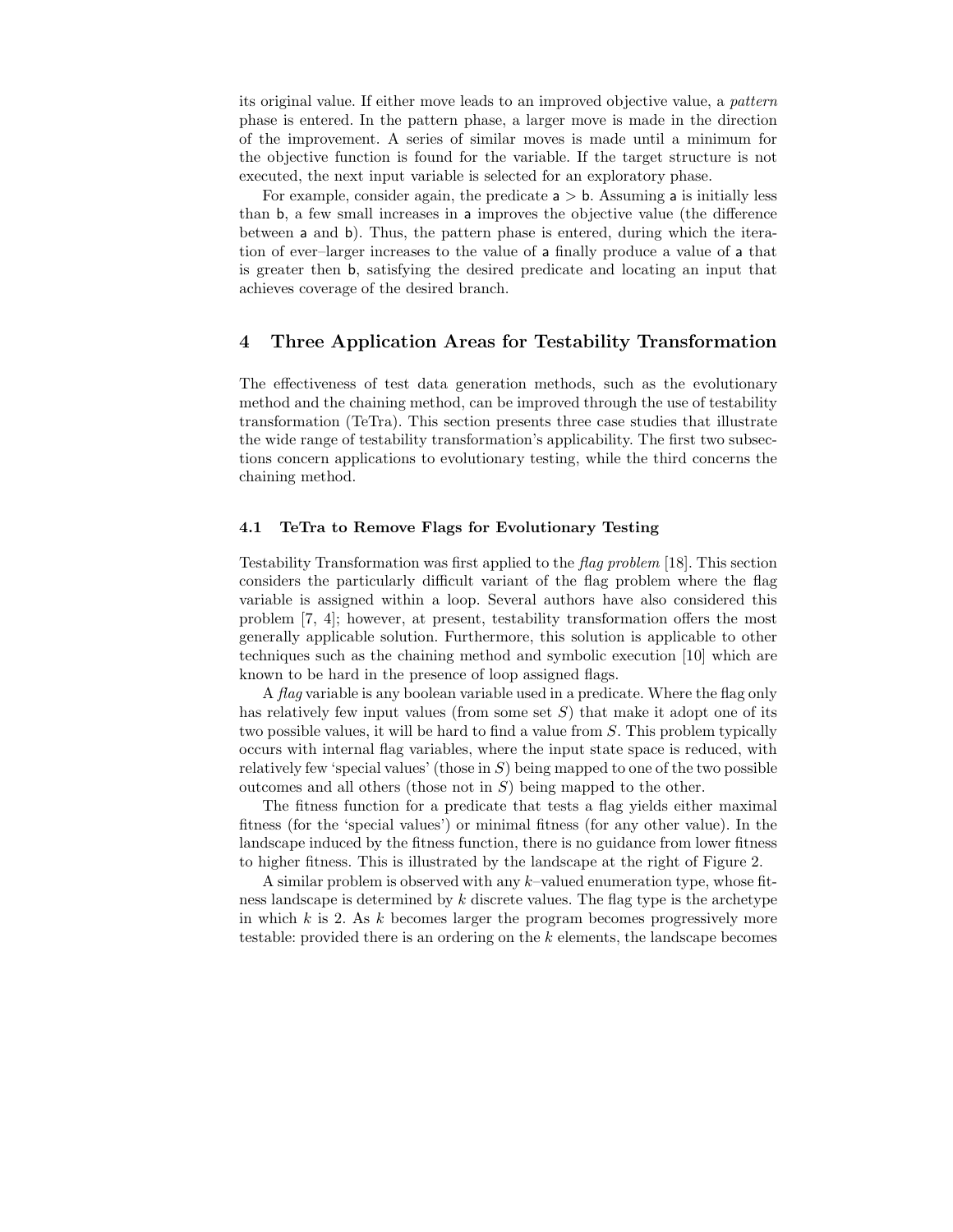

Fig. 2. The flag landscape: The needle in a haystack problem.

progressively more smooth as  $k$  increases. The landscapes in the center and then left of Figure 2 illustrate the effect of increasing  $k$ .

The problem of flag variables is particularly acute where the flag is assigned a value in a loop and then used later outside the loop. For example, consider the variable flag in the upper left of Figure 3. In this situation, the fitness function computed at the test outside the loop may depend upon values of 'partial fitness' computed at each and every iteration of the loop. Many previous approaches to the flag problem breakdown in the presence of loop–assigned flags [4, 7, 19]. These simpler techniques are effective with non-loop-assigned flags.

The aim of the loop-assigned flag removal algorithm is to replace the use of a flag variable with an expression that provides better guidance. The algorithm has 2 steps. The first adds two variables: a new induction variable counter is added to the loop to count the number of iterations that take place. The second new variable fitness is a real-valued variable that collects a cumulative fitness score for the assignments which take place during the loop. When applied to code from the upper left of Figure 3, the result of the first step are shown in the upper right of Figure 3. Where "if (flag)" has been replaced with "if (counter  $==$  fitness)".

The variable counter measures the number of times the loop passes down the desired path (that which executes the assignment to flag in a way that gives the desired final value for flag). This gives rise to the improved but coarse grained landscape [3] shown in the center of Figure 2. The coarseness comes because loop iteration is deemed either to traverse the desired path (with a consequent increase in accumulated fitness) or to miss this path (with no change in accumulated fitness).

A further improvement is possible using an additional transformation that instrument the program to compute, for iterations that fail to traverse the described path, how close the iteration comes to traversing the desired path. The transformed code, shown it the lower section of Figure 3, employs the computation of a "local fitness calculation" (the function local), which captures the proximity of each loop iteration to the desired branch. This produces the smoothest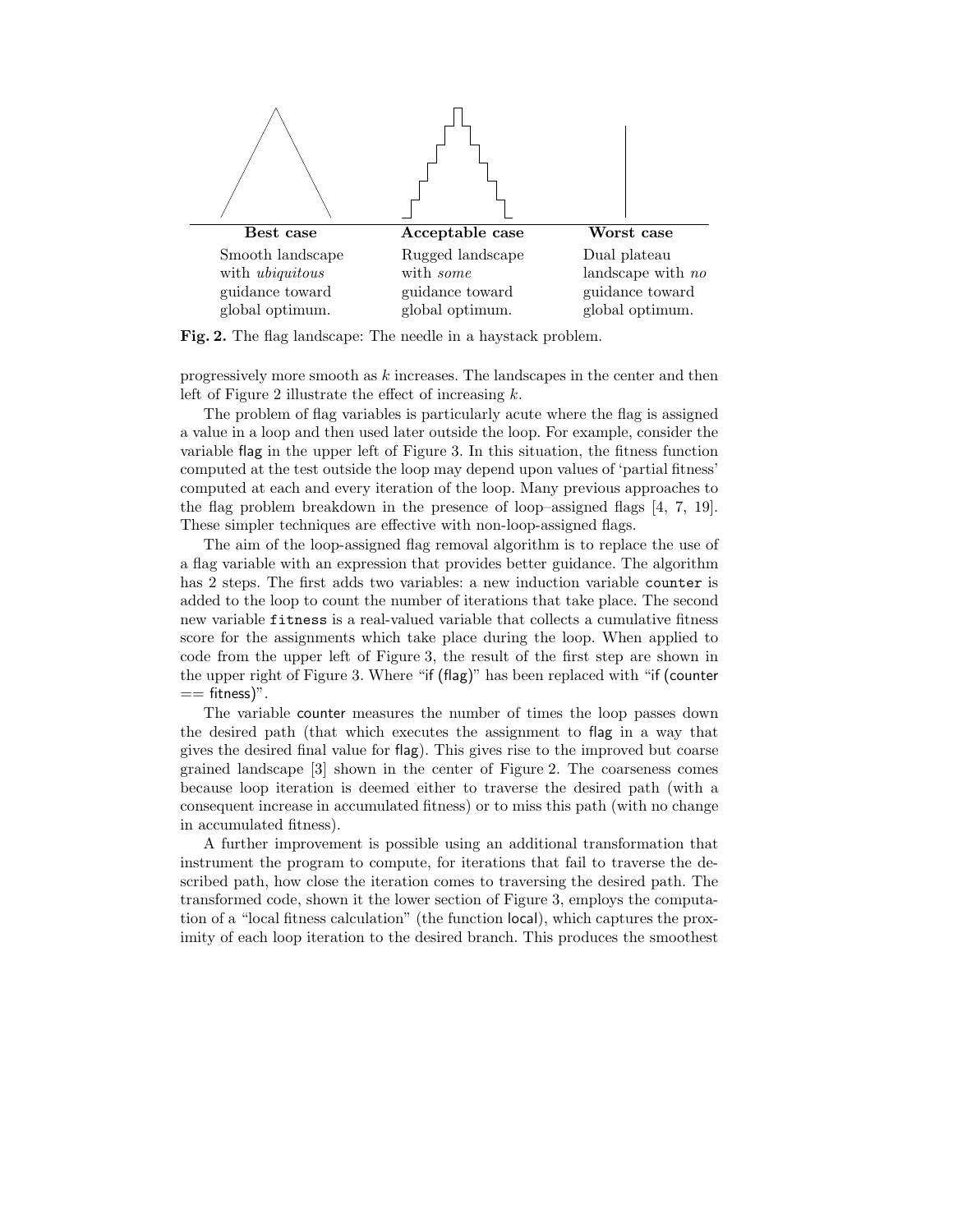```
void f(char a[ELEMCOUNT]) void f(char a[ELEMCOUNT])
\{ \}int i;<br>int flag = 1;<br>int flag = 1;
                                int flag = 1;
                                 int counter = 0;
double fitness =0.0;
 for (i=0; i<ELEMCOUNT; i++) for (i=0; i<ELEMCOUNT; i++)
 {\{if (a[i] |= 0) if (a[i] |= 0)<br>{ flag = 0; flag = 0;{flag = 0;}} }
                                  else
                                     fitness += 1.0;counter++;
 } }
 if (flag) \begin{array}{c|c} \text{if (flag)} \\ \hline \end{array} if (counter == fitness)
                                  /* target */} }
Original Untransformed Program Coarse–Grained Transformation
   void f(char a[ELEMCOUNT])
   {
int i;
int flag = 1;
int counter = 0;
double fitness =0.0;
    for (i=0; i<ELEMCOUNT; i++)
    {
      if (a[i] |= 0){flag = 0;}fitness = fitness + local(a[i] != 0);
      }
else
        fitness += 1.0;
      counter++;
    }
    if (counter == fitness)
     /* target */
   }
                Fine–Grained Transformation
```
Fig. 3. Illustration of the course and fine grain loop-flag removal transformation.

fitness landscape (shown at the left of Figure 2).

The function local is a macro expansion that implements a different 'local' or 'branch' fitness [27]. The particular expansion applied depends upon the predicate to be optimized and can, as such, be viewed as a parameter to the overall approach.

Once transformation has added these variables, the algorithm's second step slices [45, 6] the resulting program with respect to the transformed predicate. Slicing removes parts of the program that do not influence the predicate. The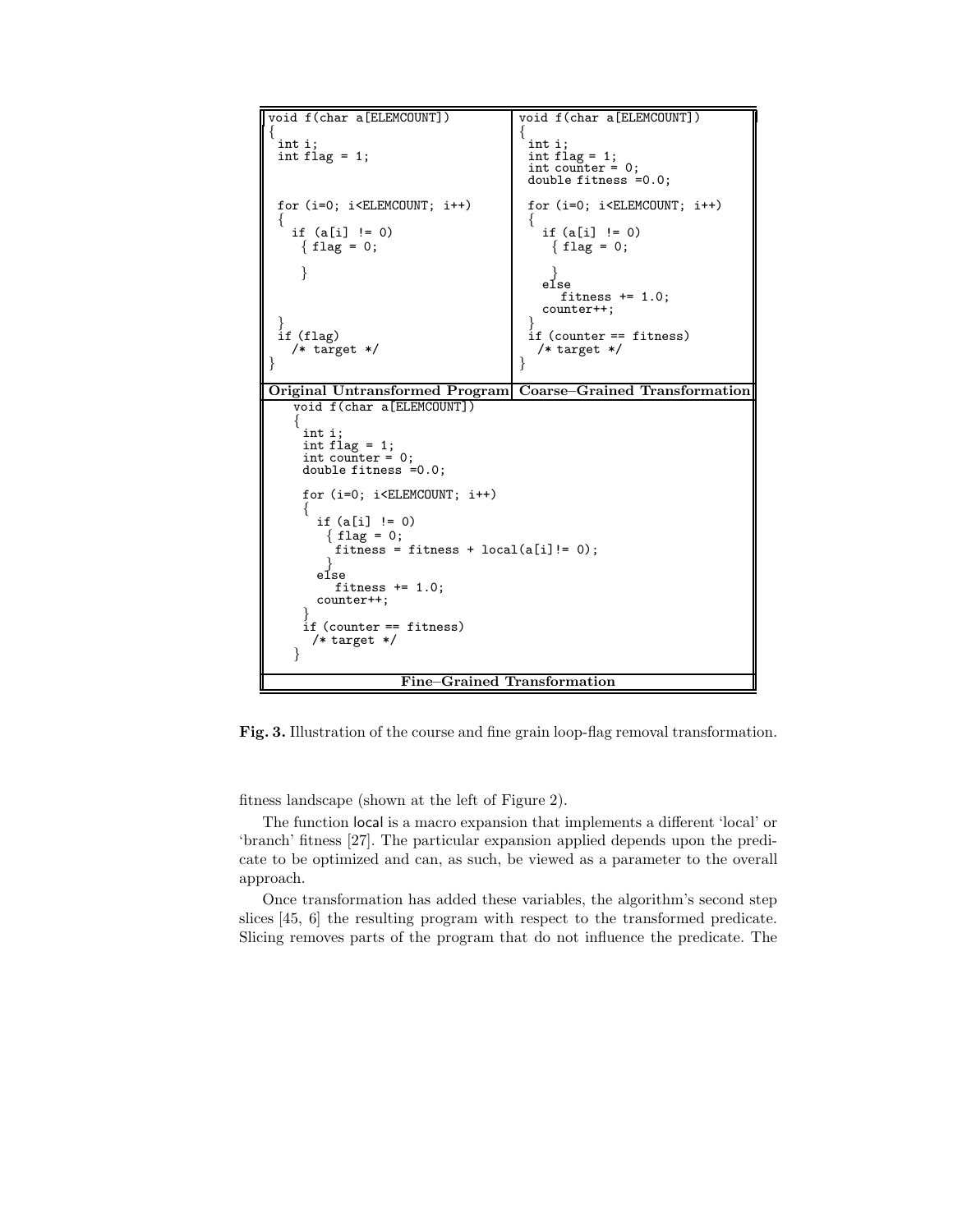result is a program specialized to the calculation of a smooth fitness function targeting the single branch of interest. In this way, the algorithm has essentially transformed the original program into a fitness function, tailor–made to have a smooth fitness landscape with a global optimum at the point where the variable flag has the desired value.

To provide empirical data as to the impact of loop assigned flag removal, the three programs depicted in Figure 3 were studied. (The effect of the slicing step is not shown in the figure to facilitate comparisons between the three versions of the program.) This program is chosen for experimentation because it distills the worst possible case. That is, test data generation needs to find a single value (all array elements set to zero) in order to execute the branch marked /\* target \*/. This single value must be found in a search space which is governed by the size of the array. The program is thus a template as 20 different versions were experimented with for each technique. In each successive version, the array size is increased, from an initial value of 1, through to a maximum size of 40. As the size of the array increases, the difficultly of the search problem increases; the needle is sought in an increasingly large haystack.

The DaimlerChrysler Evolutionary Testing system was used to obtain the results [5, 43]. This system generates test data for C programs using a variety of white box criteria. It is a proprietary system, developed in-house and provided to DaimlerChrysler developers through a web portal.

For each technique, the evolutionary algorithm was run ten times to ensure robustness of the results reported and to allow comparison of the variations between the runs for each of the three techniques. An upper limit was set on the number of possible fitness evaluations allowed; thus, some runs failed to find any solution.

The ten-run averages for each of the three approaches are depicted in Figure 4. As can be seen, the fine-grained technique outperforms the coarse–grained technique. The coarse–grained technique achieves some success, but the test effort is noticeably worse than for the fine–grained technique. Both do considerably better than the no transformation approach which fails to find suitable test data on most runs.

The data from all 10 runs of each program are depicted in Figure 5. The no transformation approach fails to find any test data to cover the branch in all but two situations. The first is where the array is of size one. In this instance there is a high chance of finding the 'special value' by random search, and all ten runs achieve this. At array size two, the chances of hitting the right value at random have diminished dramatically; only one of the ten runs manages to find a solution. For all other runs, no solution is found. In all cases, without transformation, the evolutionary search degenerates to a random search. Such a random search has a minuscule chance of finding the "needle in the haystack".

The data for the course grained approach shows success for all runs with a steady increase in effort required. Perhaps more importantly, as seen in the middle graph of Figure 5, there is an increase in variability (the height difference from fewest to most fitness evaluations is growing as the problem becomes more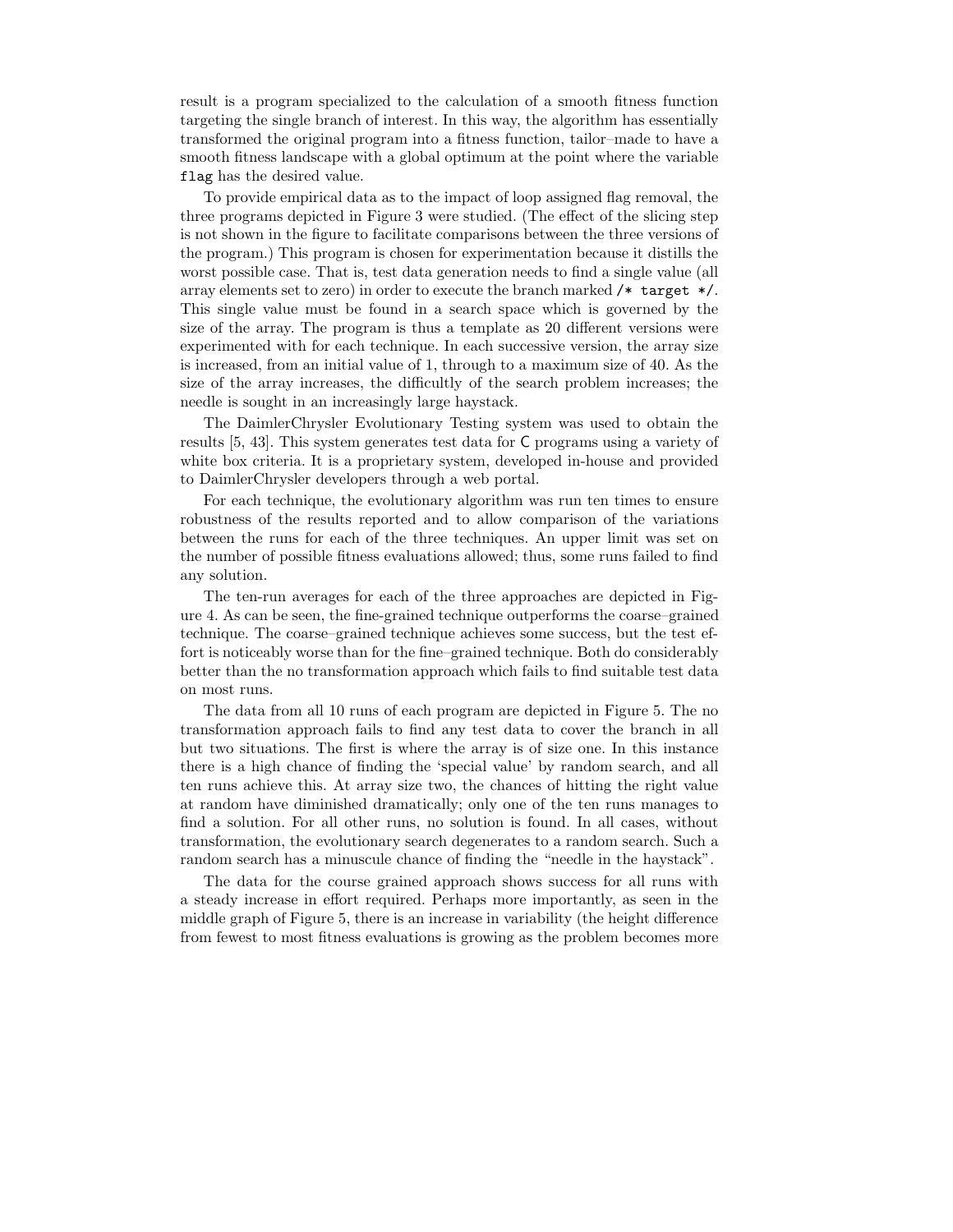

Fig. 4. Ten-run averages of the evolutionary search for each of the three approaches

difficult). This is a tell-tale sign of the partially random nature of search. That is, where the landscape provides guidance, the evolutionary algorithm can exploit it, but when it does not, the search becomes a locally random search until a way of moving off the local plateau is found.

Finally, the only interesting aspect of the data for the fine-grained transformation are two spikes (at array size 10 and 40). These are essentially the mirror image of the "good luck" the untransformed algorithm had finding a solution randomly. Here, the algorithm gets to test data in which all but one array entry is zero, but then through random "bad luck" takes longer to find the solution. In this case it only serves to slow the search. It does not prevent the search from finding the desired test data.

Statistically, the claim that the fine–grained approach is better than the coarse–grained approach, which in turn, is better than the no transformation approach was confirmed using a Mann-Whitney test. This test is a non-parametric test for statistical significance in the differences between two data sets. Because the test is non-parametric, the data is not required to be normally distributed for the test to be applicable. Both comparisons report high statistically significant difference  $(p < 0.0001)$ .

### 4.2 TeTra for Nested Predicates to Assist Evolutionary Testing

The second example considers the problem that predicate nesting causes evolutionary test data generation.

Evolutionary techniques face two key problems when encountering nested predicates: first, constraints on the input are only revealed as each individual predicate is satisfied, and second, the information guiding the search is treated locally at each predicate. For example, consider the code shown in Figure 6a. Here the condition  $c = 0$  is not encountered until after a equals b. Thus, the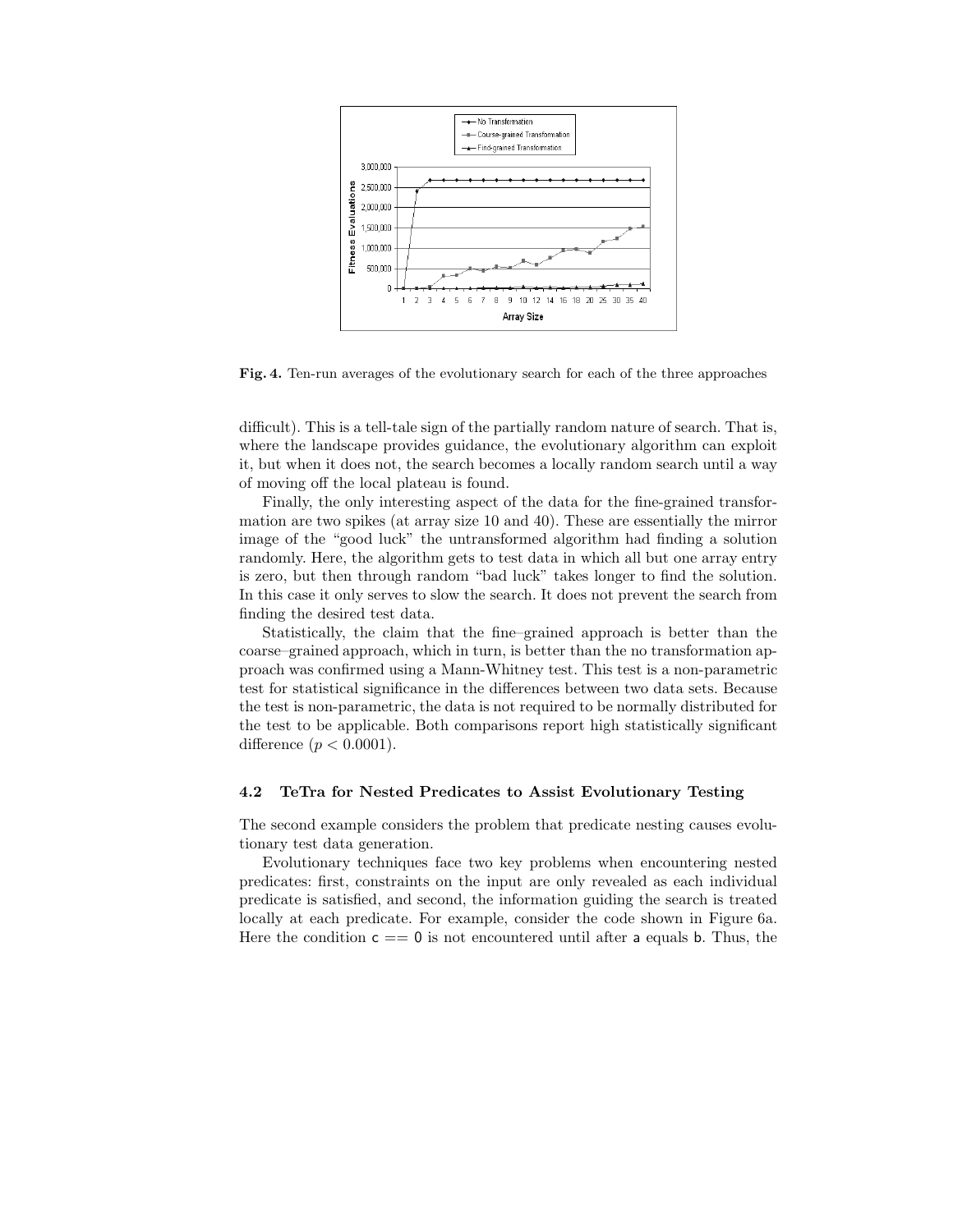

(a) With No Transformation



(b) With Coarse-Grained Transformation



(c) With Fine-Grained Transformation

Fig. 5. Results over ten runs of the evolutionary search for each of the three approaches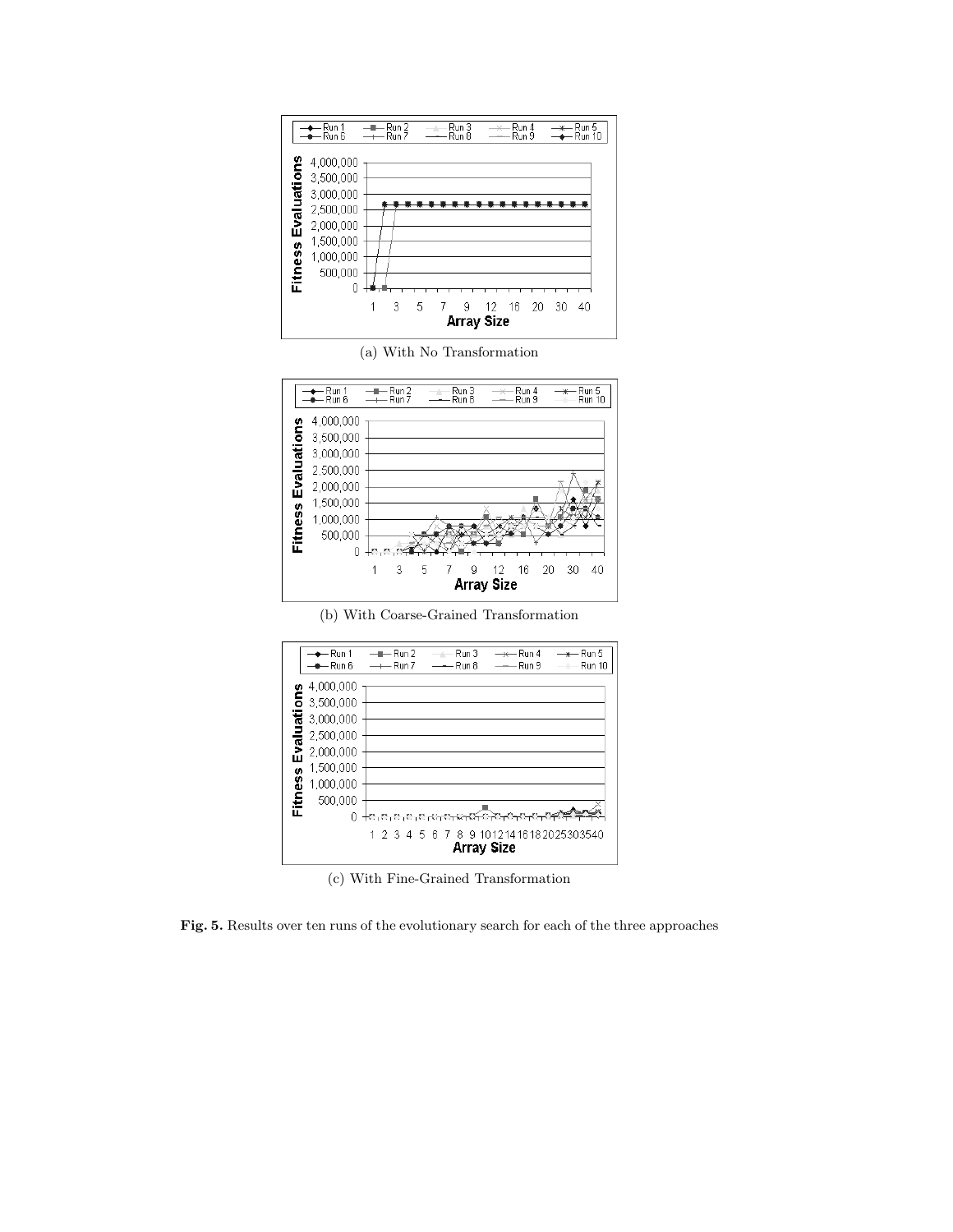search does not find out that  $c$  is important until  $a == b$  is satisfied. Furthermore, while attempting to make  $c == 0$  true, the search must operate in the smaller search space defined by the predicate  $a == b$ . Any adjustment in the values of a or b could potentially put the search back at 'square one'. Thus, once test data has been found to execute a conditional in a certain way, the outcome at that condition must be maintained so that the path to the current condition is also maintained.

The latter problem causes problems for the search when predicates are not mutually exclusive. For example, in Figure 6a, variable c must be made zero without changing the values of  $a$  and  $b$ . However  $c$  is actually  $b+1$  (Statement 2). Therefore b needs to be -1 for Statement 3 to be executed as true. If values other than -1 have been selected for a and b, the search has no chance of making the condition at Statement 3 true. That is unless of course it backtracks to reselect values of a and b. However, if it were to do this, the fact that c needs to be zero at Statement 3 will be 'forgotten', as Statement 3 is no longer reached, and its fitness is not computed.

This phenomenon is captured in a plot of the fitness landscape (Figure 6c). The shift from satisfying the predicate of Statement 1 to the secondary satisfaction of the predicate of Statement 2 is characterized by a sudden drop in the landscape down to spikes of local optima. Any move to input values where a is not equal to b jerks the search up out of the optima and back to the area where Statement 1 is evaluated as false again.

McMinn et al. proposed a solution to the nested predicate problem based on testability transformation [30]. In essence, their approach evaluates all the conditions leading to the target at the same time. This is done by flattening the nesting structure in which the target lies and is non-trivial when code intervenes between conditionals (for example, it could contain a loop). The transformation takes the original program and removes decision statements on which the target is control dependent. In this way, when the program is executed, it is free to proceed into originally nested regions, regardless of whether the original branching predicate would have allowed that to happen.

In place of each predicate an assignment to a new variable dist is added. These assignments compute the branch distance based on the original predicate. At the end of the program, the value of **dist** reflects the summation of each of the individual branch distances. This value may then be used as the fitness value for the test data input. This inline accumulation of fitness information within the program body is not unlike the fine-grained transformation method employed by Baresel *et al.* [1] for collecting information in loop bodies involving assignments to flags.

Figure 6 shows an example of this transformation where the original program, shown in Figure 6a, is transformed into the program seen in Figure 6b. The benefit of the transformation is seen by comparing the fitness landscapes shown in Figures 6c and 6d where the sharp drop into local minima of the original landscape is replaced with smooth planes sloping down to the global minimum. The improvement comes because the search can concentrate on both conditionals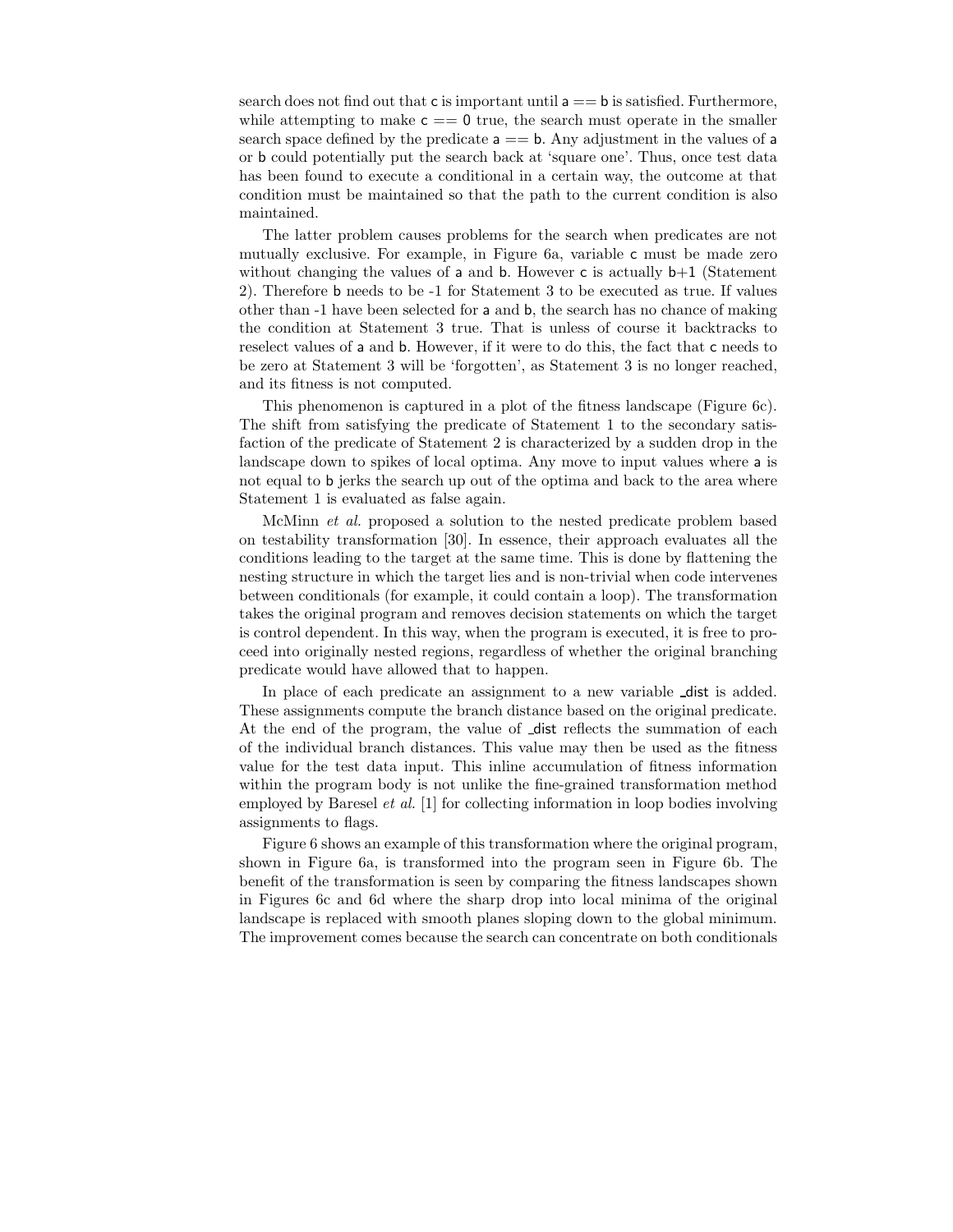

Fig. 6. Case study showing (a) the original and (b) the transformed versions of the code. The transformation removes the sharp drop into points of local minima prevalent in the fitness landscape of the original program seen in part (c), with the more directional landscape of the transformed program, seen in part (d).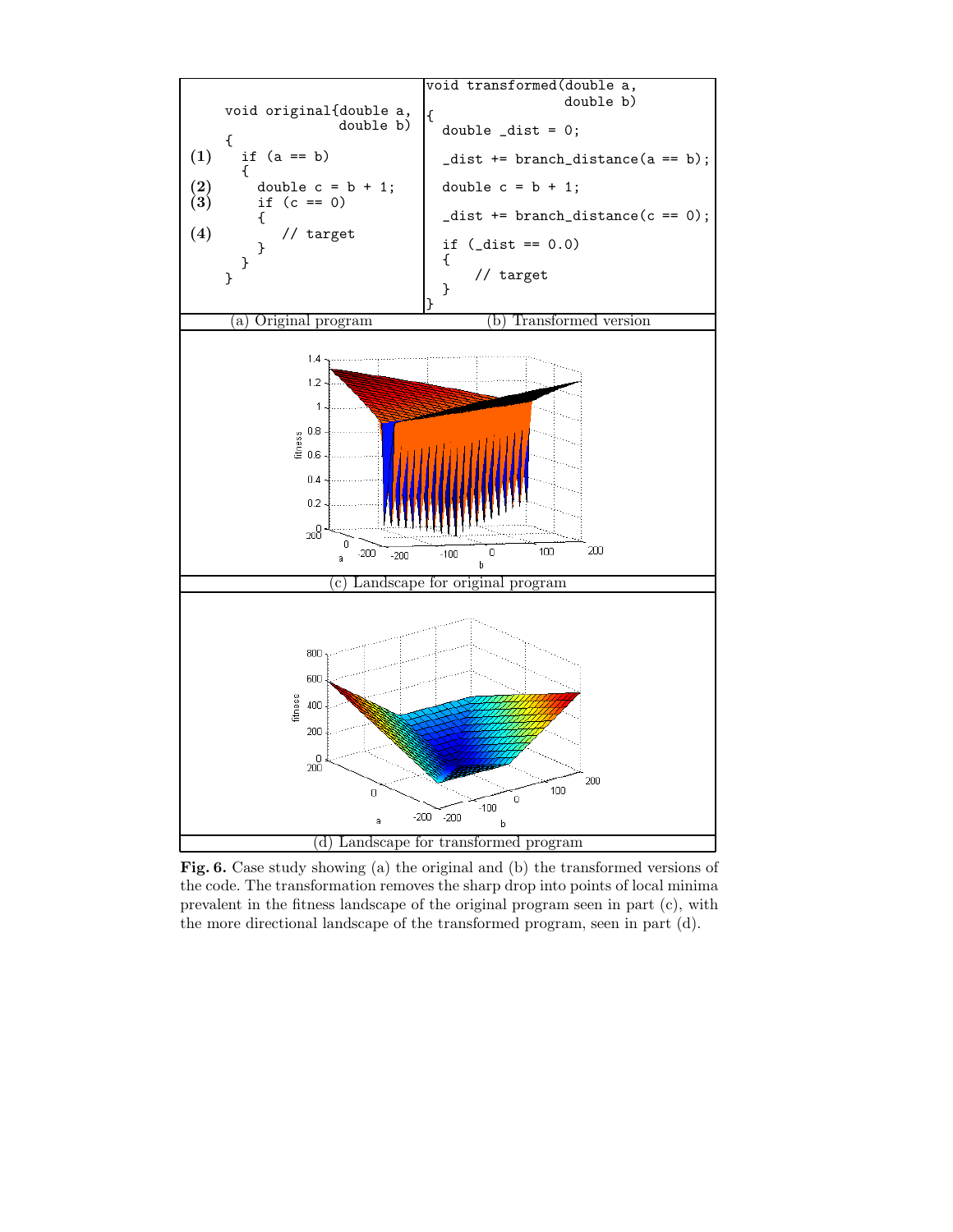at the same time and is in possession of all the facts required to make them both true at the very beginning of the search.

The solution is not free of challenges, as the transformed program can potentially have issues with the removal of certain types of predicates, which prevent the occurrence of run-time errors. One example of this is a predicate that tests and then references heap allocated storage. For example, transformation of the conditional if (p ! = NULL &&  $p \rightarrow x > 0$ ) would include, in the computation of dist, the dereferencing of the potentially NULL pointer p.

Therefore the transformed test object must be evaluated in its own "sandbox" to prevent any potential abnormal termination from affecting the rest of the test data generation system. The fitness function is calculated using all fitness information that was successfully accumulated. In this way, search performance is unlikely to be worse than if the original version of the program were being used. Improving the treatment of such predicates forms one area for future work, while the issue of nesting within a loop body forms another.

In their study of nested if statements McMinn *et al.* provide two key empirical results from a collection of forty real-world programs [30]. The first result shows the prevalence of nested predicates in real-world code (on average 3 nested predicate pairs per 100 lines of non-comment non-blank code). Over 80% of these include intervening code two-thirds of which affected the second predicate and thus cannot simple be reordered out of the way. The second result compares finding test data for the original and transformed versions of two programs. The first program is that of Figure 6. TeTra allowed the evolutionary search to find test data using half the effort (test data evaluations) of the untransformed program. The second program studied included three levels of nesting. For the original version of this program, the evolutionary algorithm failed to find test data, while it succeeded every time using the transformed version.

## 4.3 TeTra for Data Dependence Transformation to Assist the Chaining Method

The third case study, considers the speculative application of testability transformation to the chaining method [15]. It exploits the fact that testability transformation need not preserve the standard semantics. In this more radical form of testability transformation, the transformations may yield programs for which it is known that the wrong test data will be produced. However, this technique can be used to speculatively generate test data. As a result, the search can find the solution where other techniques fail. This approach is more expensive and thus typically applied only after existing cheaper methods fail to find the required test data. If the transformation fails, then nothing additional is lost, so the method need only improve test data generation in some cases in order to be valuable [26].

The goal of the transformation is to produce a program that contains only the statements responsible for the computation of the fitness function. The major advantage of the transformed program is that it is easy to execute any statement that affects the fitness function. As a result, the transformed program allows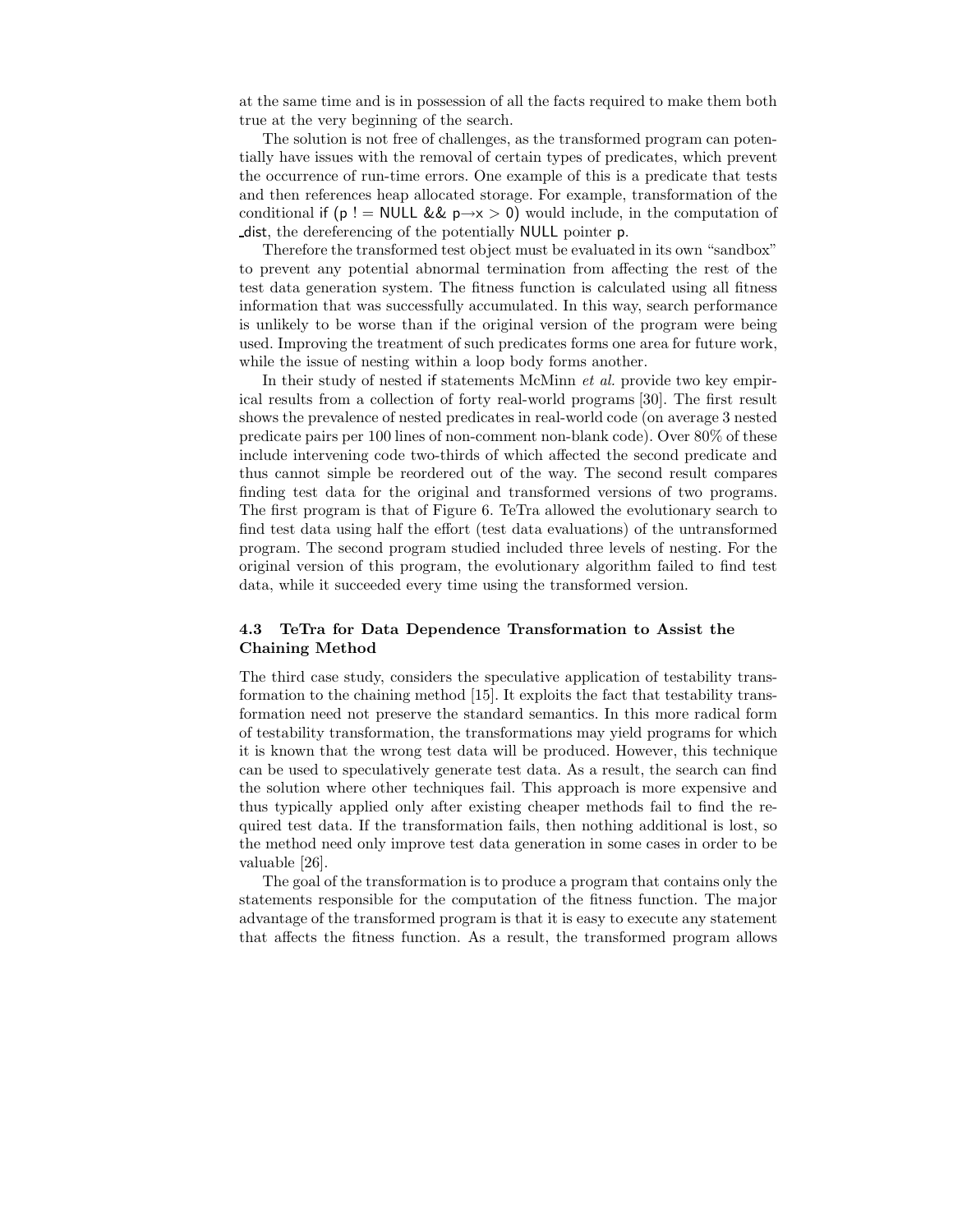efficient exploration of different paths in order to identify paths that lead to the target value of the fitness function. The techniques has four steps. First a data-dependence subgraph is built. This is then used to generate a transformed program. Finally, test data is generated for the transformed program and then used to guide the search for test data using the original program.

The technique is data-dependence based and thus stands in contrast with existing techniques that are strongly tied to program control flow [25]. To motivate this choice, the authors note that finding test data can frequently require executing parts of the program that are (from the control flow perspective) unrelated. Data dependence analysis, however, ties these regions together as it captures the situation in which one statement assigns a value to a variable that another statement uses. For example, in the function of Figure 7 there exists a data dependence between Statements 13 and 20 because Statement 13 assigns a value to variable top, Statement 20 uses variable top, and there exists a the control path (13, 14, 15, 19, 23, 6, 7, 8, 9, 15, 19, 20) from 13 to 20 along which variable top is not modified.

The technique's first step builds a data dependence graph and then extracts the subgraph for a particular statement. In a data dependence graph nodes represent statements from the program, and directed arcs represent data dependencies [16]. For a chosen node, the extracted data-dependence subgraph includes all the nodes for which there exists a path to the selected node. These represent the statements that may influence the chosen statement. For example, Figure 8 shows the data dependence subgraph for the node corresponding to Statement 20 from Figure 7.

This statement is referred to as a problem statement because Statement 21 is difficult for other test-data generation techniques to generate test data for (it's execution requires Statement 13 to be executed 101 times before reaching Statement 20). The next step uses the subgraph extracted for a problem statement to guide the construction of the transformed program. Each statement that belongs to the subgraph is included in the transformed program as the case of a switch-statement. This program includes the statements whose nodes appear in the extracted subgraph (e.g., see Figure 9).

In addition, to the input parameters from the original program, the transformed program includes two new input parameters, S and R. The array S represents data dependence paths from the extracted subgraph. Only paths that begin with a node that has no incoming arcs and end at the problem node are considered. For example, 4, 13, 18, 20 is a data dependence path in the subgraph shown in Figure 8. Array S indicates the sequence of statements from the data dependence path that are to be executed. The transformed program contains a while-loop with a switch-statement inside it. These combine to execute the statements as indicated by S.

Some nodes in the data dependence subgraph have self-looping data dependencies. In order to explore an influence of self-looping data dependences on the fitness function, the corresponding nodes need to be repeatedly executed. This is the purpose of the input array,  $R$ ; thus,  $S[i]$  indicates the particular statement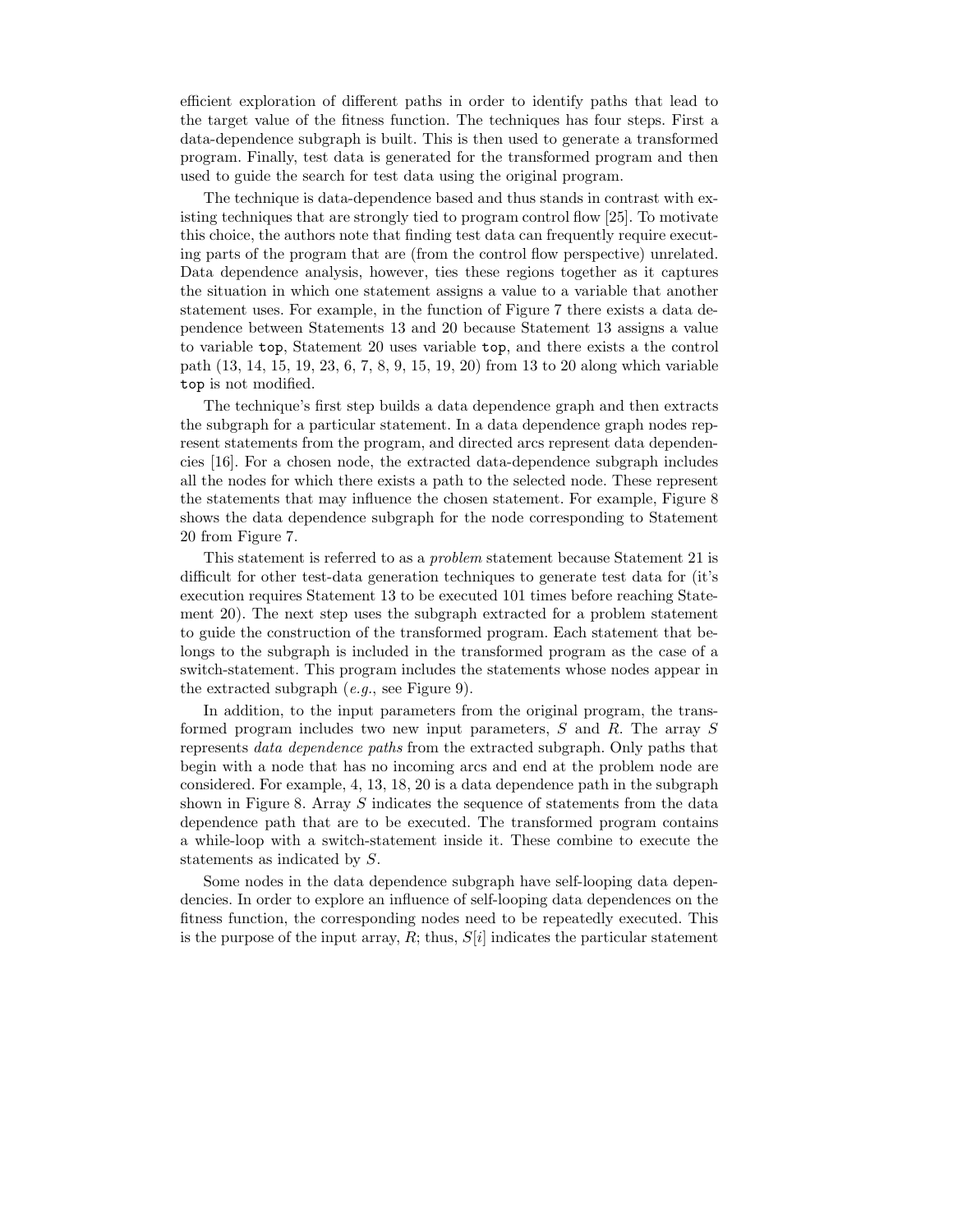```
1 void F(int A[], int C[])
     {
       int AR[100];
       int a, i, j, cmd, top, f\_exit;\begin{array}{cc} 2 & i=1; \\ 3 & j = 1 \end{array}3 \t j = 1;<br>4 top =
 4 top = 0;<br>5 f_exit=0
       f\_exit=0;6 while (f exit==0)
       {
 7 \text{ cmd} = C[j];<br>8 j = j + 1;j = j + 1;9 if (cmd == 1)
         {
10 a = A[i];<br>11 i = i + 111 i = i + 1;<br>
12 if (a > 0)
          if (a > 0){
13 top++;<br>14 AR[top
            AR[top] = a;}
         }
15 else if (cmd == 2)
         {
16 if (top>0)
           {
17 \text{write}(\text{AR}[\text{top}]);<br>18 \text{top--};top--;}
         }
19 else if (cmd==3)
         {
20 if (top>100)<br>21 write(1):
21 write(1);<br>22 else write
          else write(0);
         }
23 else if (cmd>=5)
24 f_exit=1;
       }
25 }
```
Fig. 7. A sample C function.

to be executed and  $R[i]$  indicates a number of repetitions of this statement. In essence, the transformation has produced a function from the inputs  $S$  and  $R$ to the value of the fitness function for the problem node.

For example, a transformed version of the function from Figure 7 for problem Statement 20 is shown in Figure 9. The transformed function contains the statements that are part of the data dependence subgraph from Figure 8 (statements 4, 13, and 18). The end point is omitted because it does not modify the state. These statements affect the computation of the fitness function associated with problem Statement 20. For statements 13 and 18, for- loops are included because these statements have self-looping data dependences in the data depen-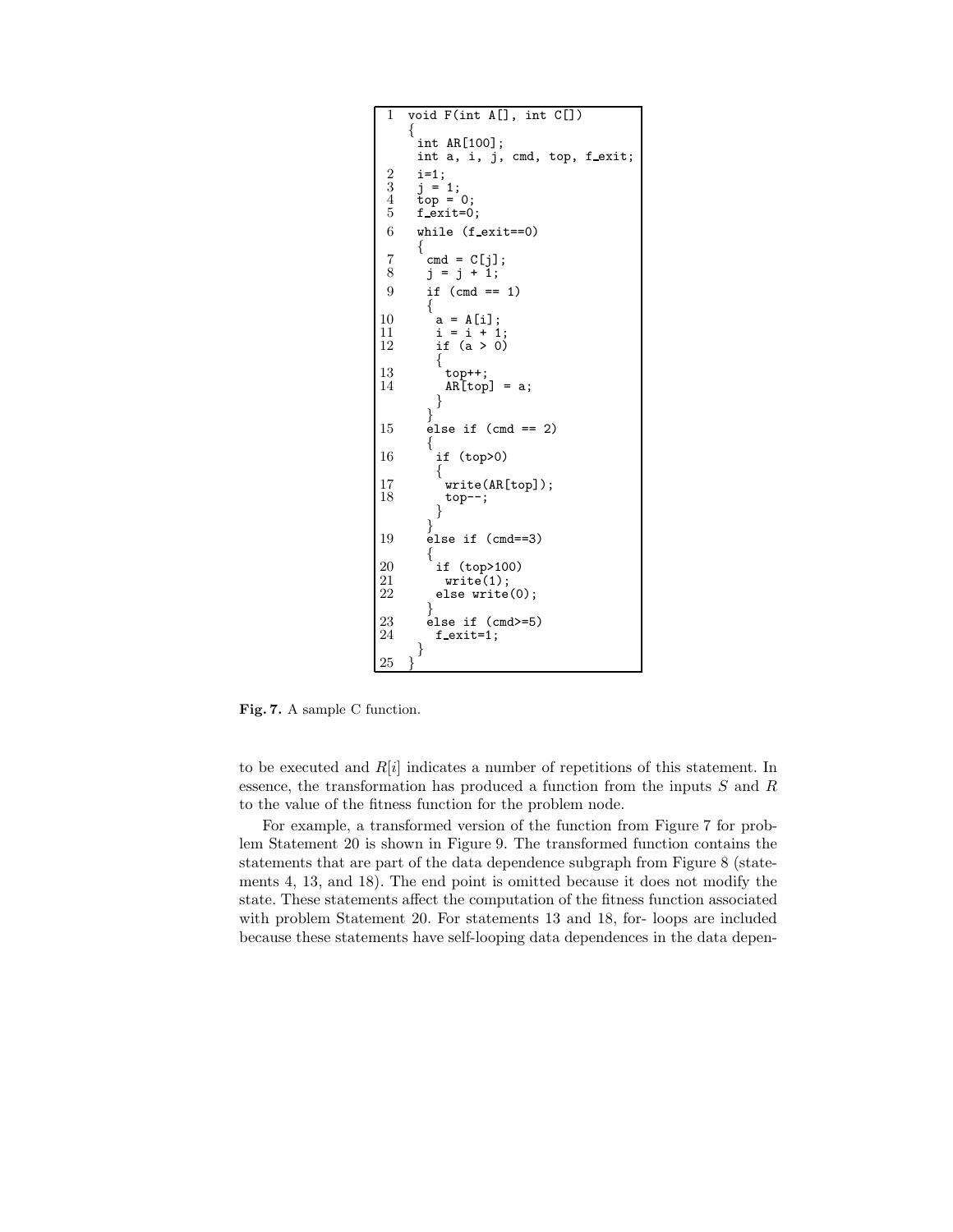

Fig. 8. Data Dependence Subgraph

dence subgraph.

After transformation, a search generates different data dependence paths for exploration. A path is represented by  $S$ . For each  $S$ , the goal is to find values for R such that the fitness function evaluates to the target value. The search uses the existing test generation techniques [15, 31, 43] to find an input on which the fitness function evaluates to the target value in the transformed function. If the target value is achieved, the path is considered a promising path. Otherwise, the path is considered to be unpromising and it is rejected. Finally, promising paths in the transformed program are used to guide the search in the untransformed program.

For example, the transformed program for problem Statement 20 from Figure 7, shown in Figure 9, captures the five acyclic paths in the data dependence subgraph of Figure 8. The following table shows these paths and their corresponding inputs

| path                 | corresponding input              |
|----------------------|----------------------------------|
| $P_1: 4, 20$         | $S[1] = 4$                       |
| $P_2$ : 4, 18, 20    | $S[1] = 4, S[2] = 18$            |
| $P_3: 4, 13, 20$     | $S[1] = 4, S[2] = 13$            |
| $P_4: 4, 13, 18, 20$ | $S[1] = 4, S[2] = 13, S[3] = 18$ |
| $P_5: 4, 18, 13, 20$ | $S[1] = 4, S[2] = 18, S[3] = 13$ |

For each path, the goal is to find values for array  $R$  such that the value of the fitness function returned by the transformed function is negative. The search fails for paths  $P_1$  and  $P_2$  and these paths are rejected. When path  $P_3$  is explored, the search finds the values  $R[1] = 1; R[2] = 101$  for which the fitness function evaluates to the negative value in the transformed function. Therefore, path  $P_3$ with 101 repetitions of Statement 13 is considered as a promising path. When this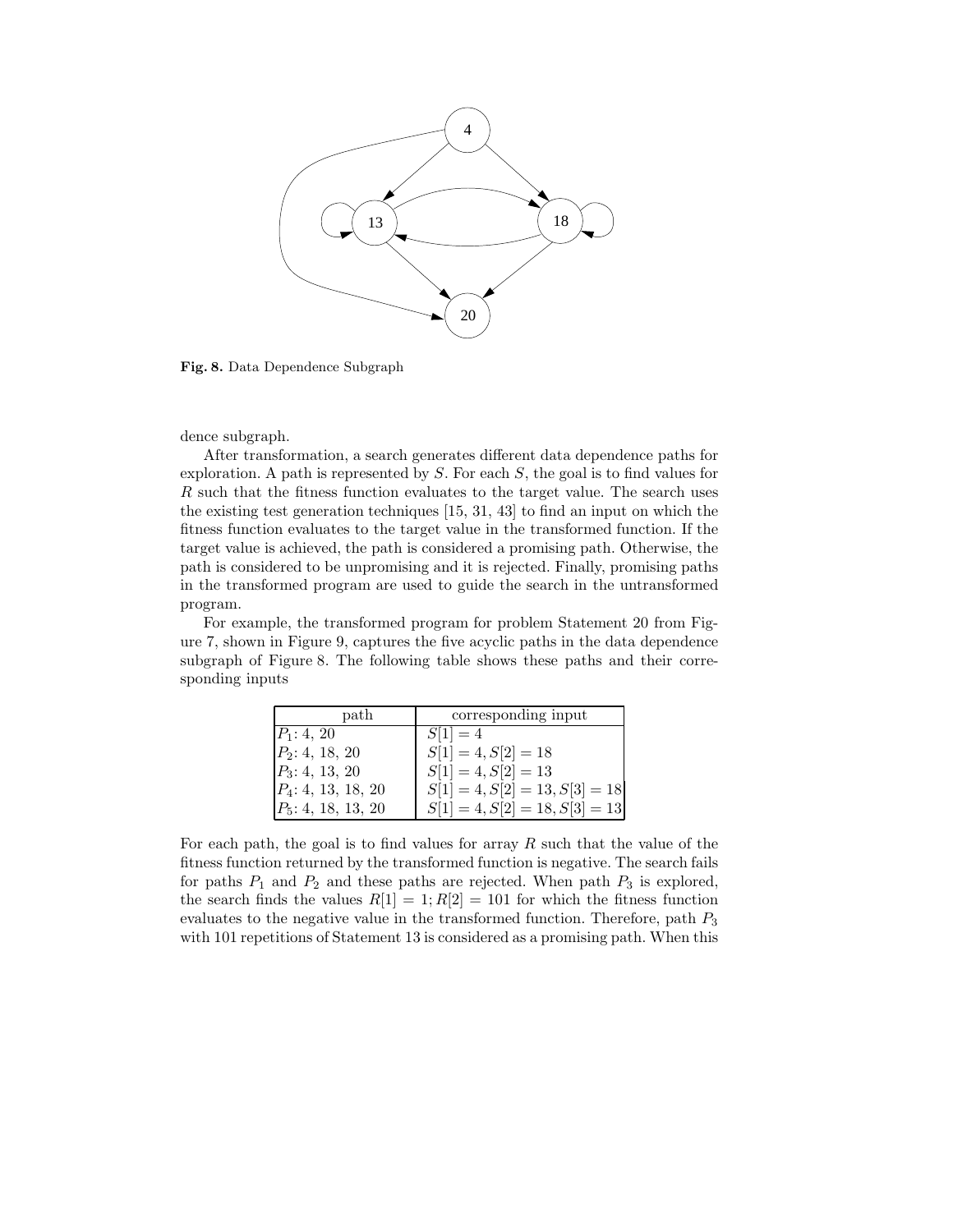```
1 float transformed(int S[], int R[])
     {
      int i, j, top;
 2 i=1;
 3 while (i \leq length(S)){
 4 switch (S[i])
       {
 5 case 4: top = 0;<br>6 break;
 6 break;<br>
7 case 13: top++
 7 case 13: top++;<br>8 for (i)for (j=1; j < R[i]; j++)top++;
 9 break;
10 case 18: top--<br>11 for (
                  for (j=1; j < R[i]; j++)top
12 break;
13 }
14 i++;
\frac{15}{16}return 100-top;
     }
```
Fig. 9. Transformed version of the code from Figure 7 for the data dependence subgraph of Figure 8. The result value is the fitness function for Statement 20 of Figure 7

path is used to guide the search of the function of Figure 7, an input is easily identified for which target Statement 21 is executed. Using the transformed function of Figure 9, it is possible to find a solution although only five data dependence paths need be considered as opposed to over one hundred path explorations when the transformed function is not used.

# 5 A Road Map for Future Work on Testability Transformation

This chapter has surveyed the current state-of-the-art of testability transformation. There remain many open problems. This section sets out a road map for future work on TeTra.

### 1. Algorithms

Currently there are several algorithms for test-data generation using testability transformation. These tackle a variety of problems such as flag variables [3], nesting [30], and unstructured control flow [20]. The existence of these algorithms demonstrates the potential and wide applicability of testability transformation. However, there remain many open problems in test data generation for which algorithms have yet to be developed. For example, the problems of internal state [28, 29], continuous input [2], and the loop problem for symbolic execution [10].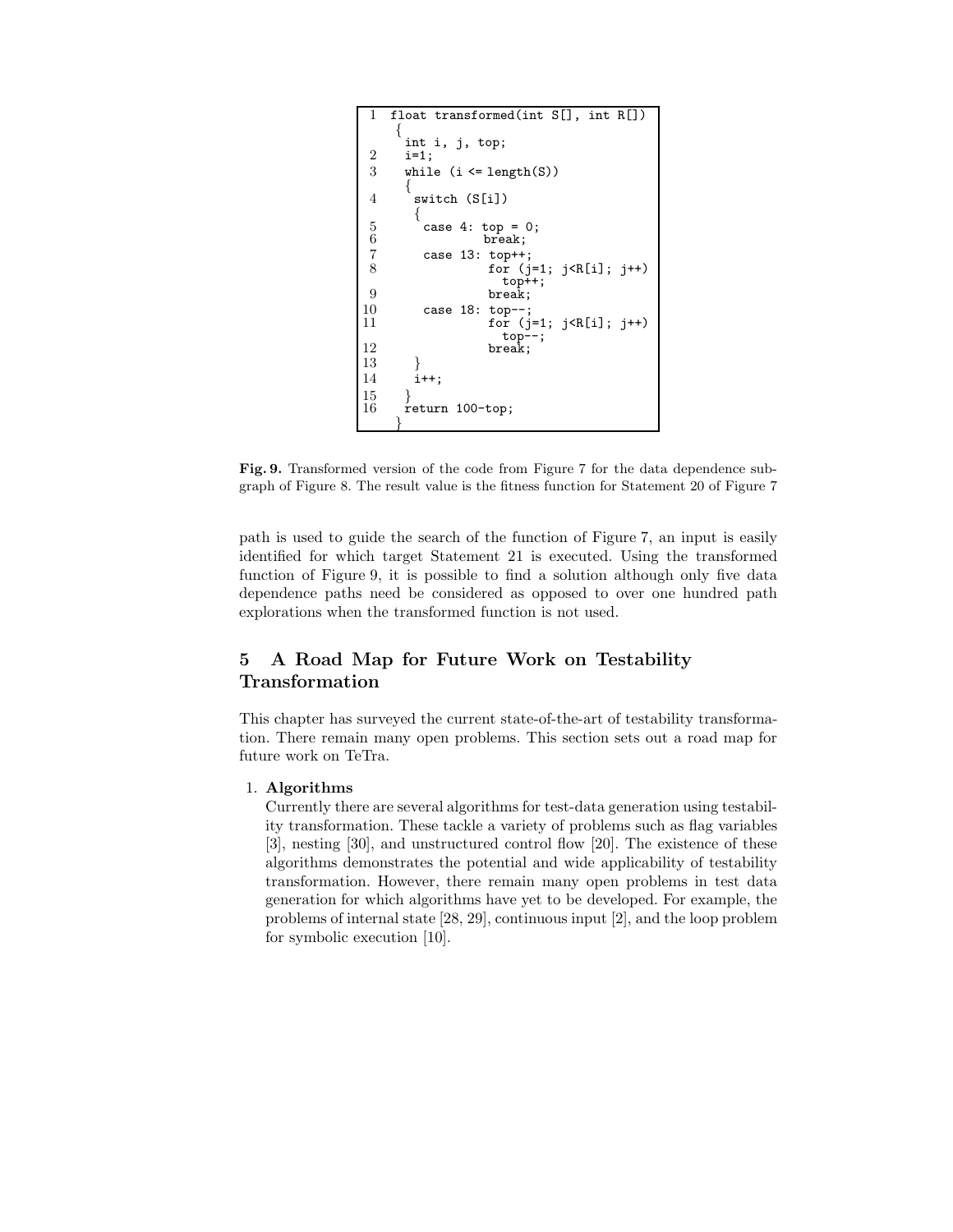### 2. Semantics

As shown in Section 2 the ideas behind testability transformation require a new notion of semantic correctness. There are a number of open problems in testability transformation work, relating to the semantic foundations of the approach. Initial work has explored the proof obligations for testability transformation [20]. This work considers a transformation that reduces multi-exit loops to single exits loops. This work illustrates the need for different kinds of proof obligation in reasoning about testability transformation. However, no semantic investigation of correctness has yet been performed for other testability transformation algorithms. Such a proof would be relatively uncomplicated for the work on flag removal reported in Section 4.1 (because this algorithm aims to preserve standard semantics). However, for the other two algorithms, described in Sections 4.2 and 4.3, the proof obligations require the formulation of an alternate semantics. This result is a more challenging and enticing problem as both transformations preserve only aspects of the semantics.

### 3. Raising the Abstraction Level

Existing work in testability transformation has considered the problem of applying standard and non-standard code level transformation rules and tactics to improve testability at the source code level of abstraction. However, there is a general movement in testing and design away from the code level to the model level, and so there may be a case for the application of testability transformation at higher levels of abstraction, such as the design and specification level. There is a particularly strong current interest in model driven development, with a consequent interest in development of approaches for testing at the model level. It is likely that there will be many problems for test data generation at the model level and this suggests the possibility of applying testability transformation at the model level of abstraction.

There has also been much work on development of techniques for testing from formal specifications. Here too, it may be possible to use testability transformation to transform specifications into a format more amenable to testing.

#### 4. Other Kinds of Testability Transformation.

The focus of this chapter has been upon testability transformations that transform programs (and possibly the adequacy criterion). However, it is not hard to imagine scenarios in which the criterion is transformed while the program remains unchanged. For example, one could imagine a testability transformation, that takes a program,  $p$  and a test adequacy criterion  $c$  and returns the test adequacy criterion,  $c'$  that is the "lowest" possible criterion below c in the subsumes relationship for which all adequate test sets are identical to those for  $p$  and  $c$ . This would make it possible to capture the way in which certain programs are constructed in such a way that weaker test data generation methods will suffice for achieving stronger testing results. This would provide a complementary approach to test set minimization to those considered in the existing literature [17].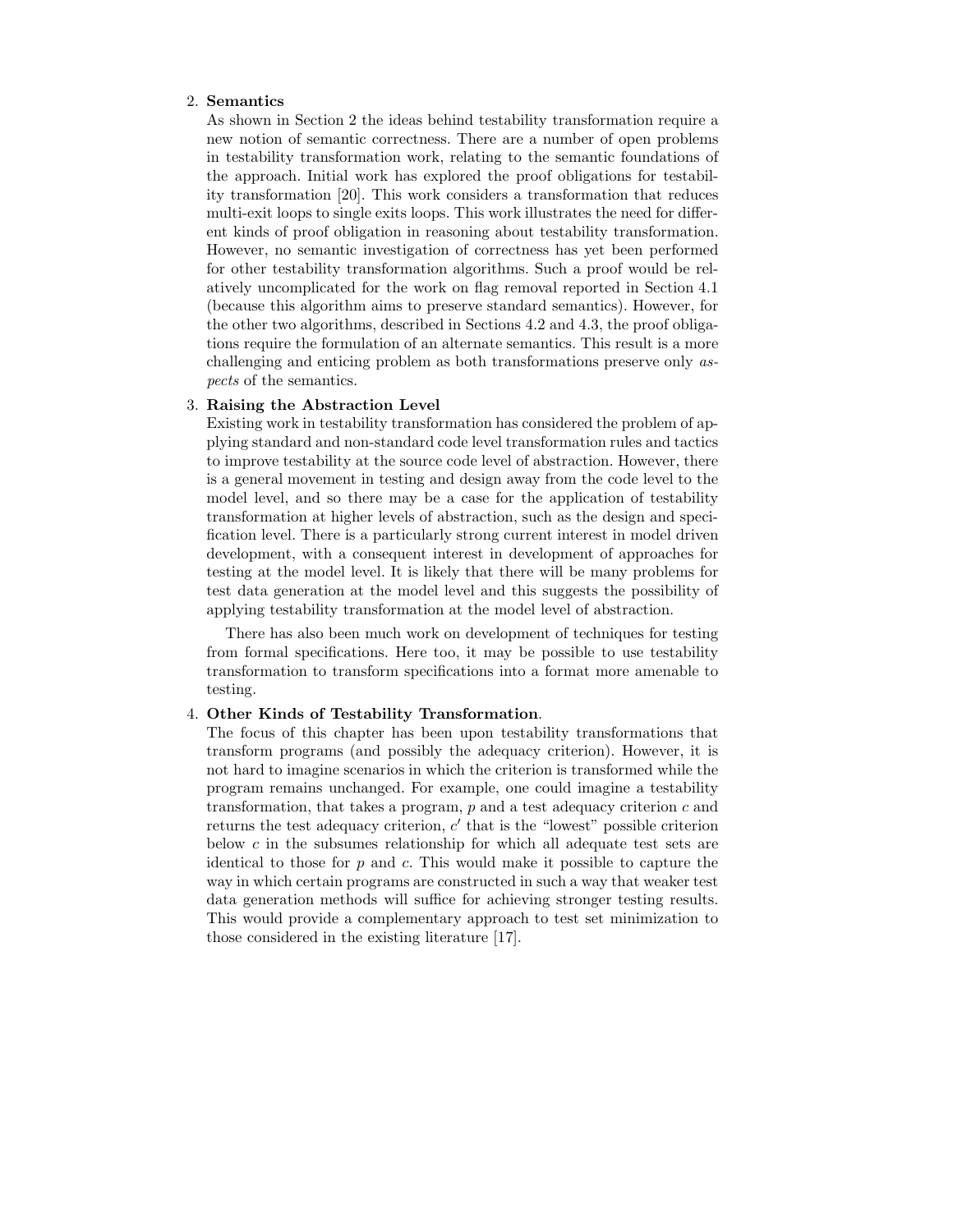For example, consider the program fragment

if  $(E)$  x=1; else x=2;

Covering all statements will also cover all branches of E. This is a trite observation and is easy to see of this program. However, the general problem is to compute the weakest adequacy criterion (in the subsumes lattice [46]) that is sufficient to meet a given adequacy criterion  $c$  for a given program p. This general problem is more challenging and can be formulated as a testability transformation. Such a formulation would have useful practical ramifications. Where, for example, it can be determined that a weaker test data generation techniques can be used, then it may be possible to employ a test data generation tool with performance advantages that accrue from its attempt to satisfy only the weaker criterion. This is particularly advantageous when the original, more demanding adequacy criteria, has no tool capable of generating test data.

### 5. Other Testing Oriented Transformation.

The definition of Testability transformation (in Section 2) is couched in terms of a 'Testing Oriented Transformation'. This is a transformation that takes and returns a pair containing the program under test and the adequacy criterion under consideration. It may be that there are other forms of testing oriented transformation that may turn out to be useful. There may also be other interesting relations on programs, test data, and test adequacy criteria that remain to be explored.

# 6 Related Work

Testability transformation is a novel application of program transformation that does not require the preservation of functional equivalence. This is a departure from most work on program transformation, but it is not the first instance of non–traditional–meaning preserving transformation. Previous examples include Weiser's' slicing [45] and the 'evolution transforms' of Dershowitz and Manna [13] and Feather [14]. However, both slices and evolution transforms do preserve some projection of traditional meaning. Testability transformation as introduce here does not. Rather it preserves an entirely new form of meaning, derived from the need to improve test data generation rather than the need to improved the program itself.

There has only been non-transformation based previous work on the first of the three application areas considered in Section 4. For the other two applications of testability transformation (to the nested predicate problem and the chaining method), testability transformation is currently the only method to have been applied. The first application, to the problem of evolutionary testing in the presence of flags, has been considered in three previous papers [7, 4, 19]. Bottaci [7] introduces an approach which aims to correct the instrumentation of the fitness function. Baresel and Sthamer [4] used a similar approach to Bottaci [7]. Whereas Bottaci's approach is to store the values of fitness as the flag is assigned,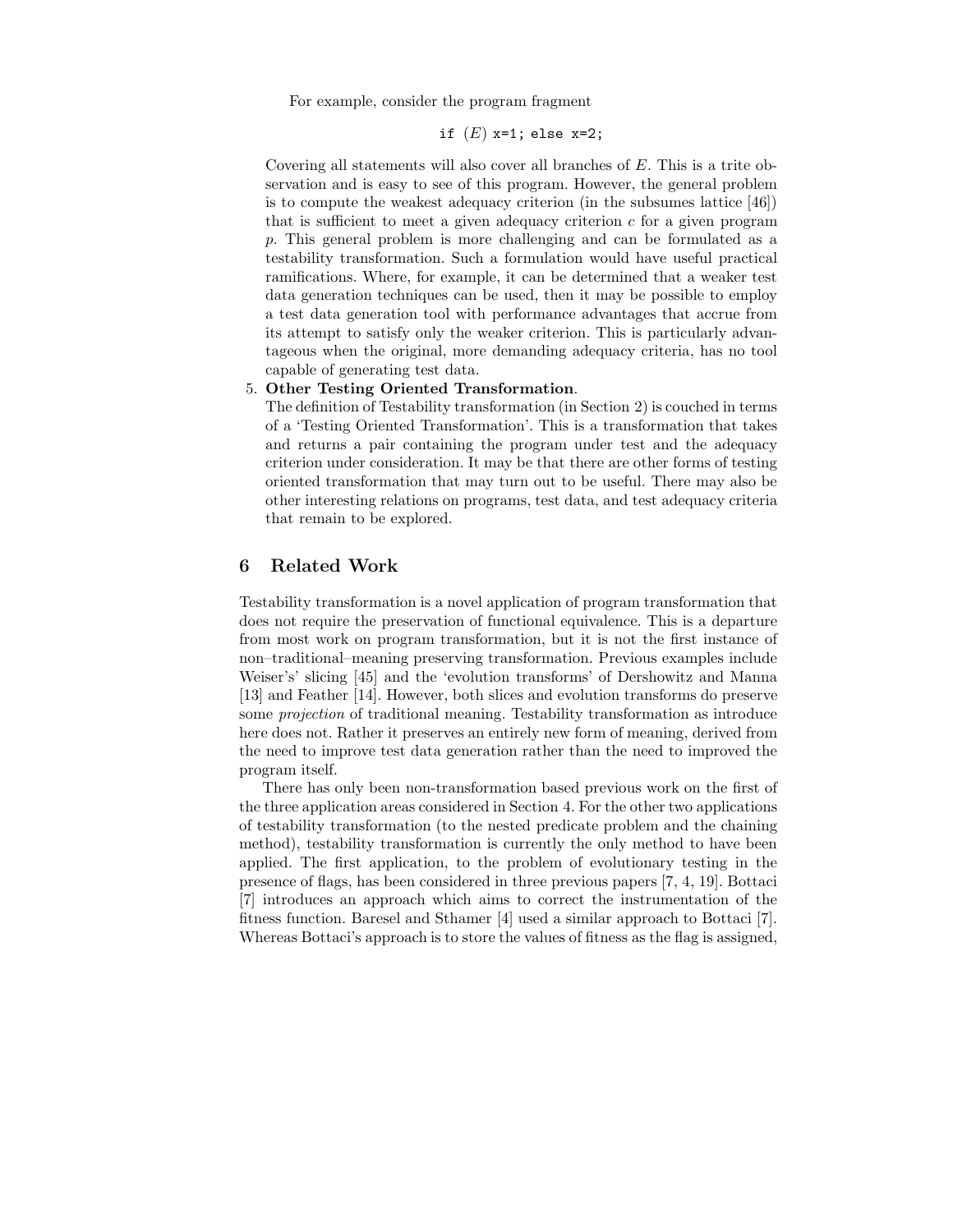Baresel and Sthamer use static data flow analysis to locate the assignments in the code, which have an influence on the flag condition at the point of use.

The paper that introduced testability transformation by Harman et al. [19] presented a testability transformation approach to the flag problem, based upon substituting a flag variable with it's computation. The approach could not handle loop-assigned flags.

# 7 Conclusion

Testability transformation is a new application for program transformation. It concerns the application to testing rather than the more familiar application areas of optimization, comprehension, or re-engineering. However, testability transformation is more than merely a novel application area of a long-standing area of research and practice; the fundamental nature of the transformations takes a different form than conventional transformation.

Testability transformations are applied in order to improve testing. The equivalence that needs to be preserved is not functional equivalence (as with almost all prior work on transformation). Rather, it is the set of adequate test sets. This has been shown to be neither more abstract nor more concrete than normal transformation, with the result that testability transformation is not simply an instance of abstract interpretation. Rather, it includes novel transformation rules and algorithms and suggests the need for novel formulations of programming language semantics in order to reason about testability transformations.

Furthermore, testability transformation is a means to an end and not an end result in itself. This has important practical ramifications, such as a reduced importance for correctness of transformations and a lower psychological barrier to acceptance of transformation: If a transformation rule is incorrect, the consequence is not an errant program, it is merely the (possible) failure to find desired test data. This is both a less critical consequence and it is also an easily computable outcome. That is, should a conventional transformation be incorrect, the problem of determining whether there has been an impact upon the transformed program is undecidable, whereas the problem of determining whether test adequacy has been satisfied is usually trivial as it simply requires running the program.

# 8 Acknowledgments

The work summarized in this chapter has been largely conducted as a result of the EPSRC funded project TeTra - Testability Transformation (GR/R98938) and by the project's collaborators. David Binkley is funded, in part by National Science Foundation grant CCR0305330. More details concerning the TeTra project are available on the TeTra website at

http://www.dcs.kcl.ac.uk/staff/linhu/TeTra/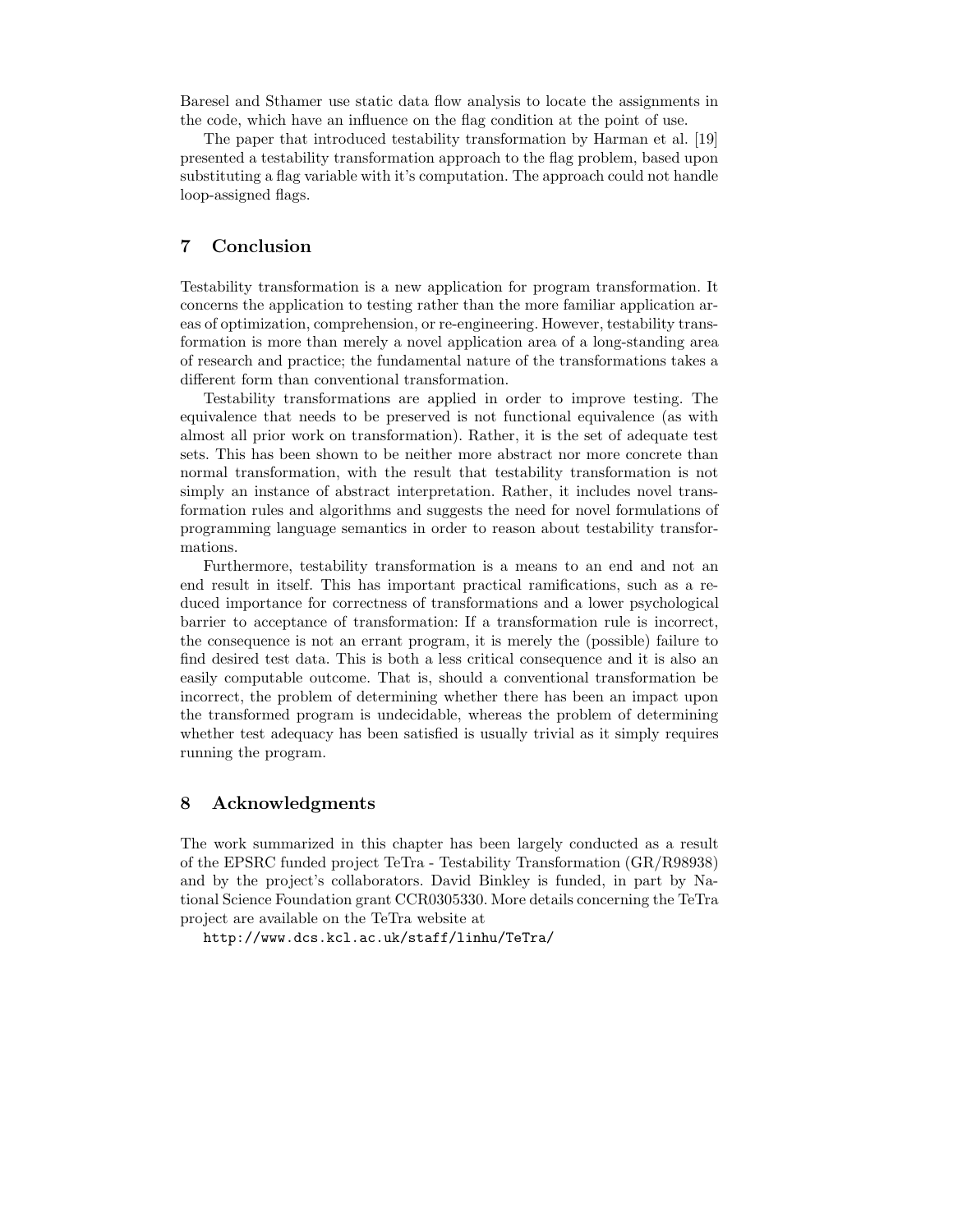# References

- 1. A. Baresel, D. Binkley, M. Harman, and B. Korel. Evolutionary testing in the presence of loop-assigned flags: A testability transformation approach. In *Proceedings of the International Symposium on Software Testing and Analysis (ISSTA 2004)*, pages 43–52, Boston, Massachusetts, USA, 2004. ACM.
- 2. A. Baresel, H. Pohlheim, and S. Sadeghipour. Structural and functional sequence test of dynamic and state-based software with evolutionary algorithms. In *Proceedings of the Genetic and Evolutionary Computation Conference (GECCO 2003), Lecture Notes in Computer Science vol. 2724*, pages 2428 – 2441, Chicago, USA, 2003. Springer-Verlag.
- 3. André Baresel, David Wendell Binkley, Mark Harman, and Bogdan Korel. Evolutionary testing in the presence of loop–assigned flags: A testability transformation approach. In *International Symposium on Software Testing and Analysis (ISSTA 2004)*, pages 108–118, Omni Parker House Hotel, Boston, Massachusetts, July 2004. Appears in Software Engineering Notes, Volume 29, Number 4.
- 4. Andr´e Baresel and Harmen Sthamer. Evolutionary testing of flag conditions. In *Genetic and Evolutionary Computation (GECCO-2003)*, volume 2724 of *LNCS*, pages 2442–2454, Chicago, 12-16 July 2003. Springer-Verlag.
- 5. Andr´e Baresel, Harmen Sthamer, and Michael Schmidt. Fitness function design to improve evolutionary structural testing. In *GECCO 2002: Proceedings of the Genetic and Evolutionary Computation Conference*, pages 1329–1336, San Francisco, CA 94104, USA, 9-13 July 2002. Morgan Kaufmann Publishers.
- 6. David Wendell Binkley and Keith Brian Gallagher. Program slicing. In Marvin Zelkowitz, editor, *Advances in Computing, Volume 43*, pages 1–50. Academic Press, 1996.
- 7. Leonardo Bottaci. Instrumenting programs with flag variables for test data search by genetic algorithms. In *GECCO 2002: Proceedings of the Genetic and Evolutionary Computation Conference*, pages 1337–1342, New York, 9-13 July 2002. Morgan Kaufmann Publishers.
- 8. British Standards Institute. BS 7925-1 vocabulary of terms in software testing, 1998.
- 9. Lori A. Clarke. A system to generate test data and symbolically execute programs. *IEEE Transactions on Software Engineering*, 2(3):215–222, September 1976.
- 10. P. David Coward. Symbolic execution systems a review. *Software Engineering Journal*, 3(6):229–239, November 1988.
- 11. John Darlington and Rod M. Burstall. A tranformation system for developing recursive programs. *Journal of the ACM*, 24(1):44–67, 1977.
- 12. Richard A DeMillo and A Jefferson Offutt. Experimental results from an automatic test generator. *ACM Transactions of Software Engineering and Methodology*, 2(2):109–127, March 1993.
- 13. Nachum Dershowitz and Zohar Manna. The evolution of programs: A system for automatic program modification. In *Conference Record of the Fourth Annual Symposium on Principles of Programming Languages*, pages 144–154. ACM SIGACT and SIGPLAN, ACM Press, 1977.
- 14. Martin S. Feather. A system for assisting program transformation. *ACM Transactions on Programming Languages and Systems*, 4(1):1–20, January 1982.
- 15. Roger Ferguson and Bogdan Korel. The chaining approach for software test data generation. *ACM Transactions on Software Engineering and Methodology*, 5(1):63– 86, January 1996.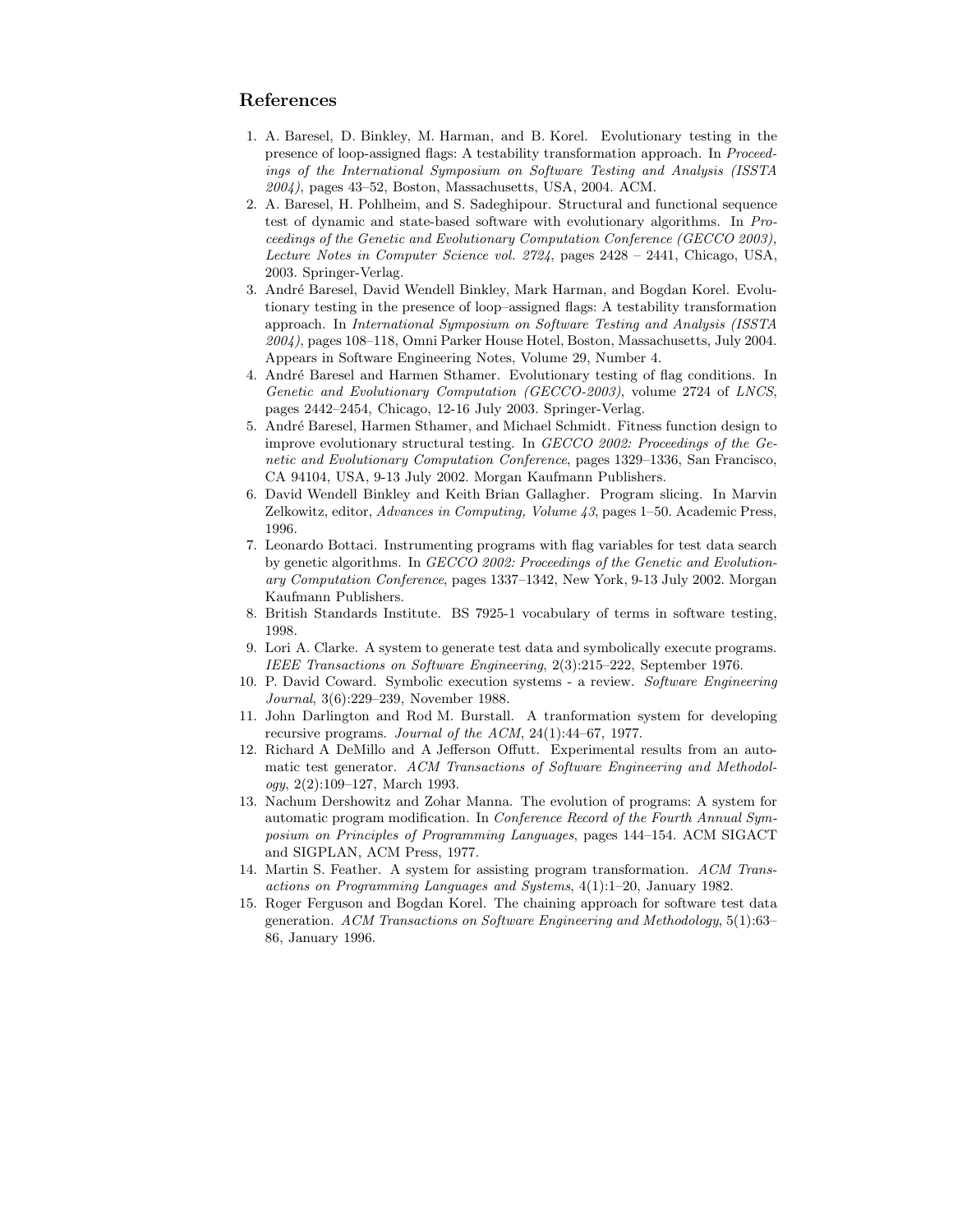- 16. Jeanne Ferrante, Karl J. Ottenstein, and Joe D. Warren. The program dependence graph and its use in optimization. *ACM Transactions on Programming Languages and Systems*, 9(3):319–349, July 1987.
- 17. Todd Graves, Mary Jean Harrold, Jung-Min Kim, Adam Porter, and Gregg Rothermel. An empirical study of regression test selection techniques. In *Proceedings of the 20th International Conference on Software Engineering*, pages 188–197. IEEE Computer Society Press, April 1998.
- 18. Mark Harman, Lin Hu, Robert Hierons, André Baresel, and Harmen Sthamer. Improving evolutionary testing by flag removal ('best at GECCO' award winner). In *GECCO 2002: Proceedings of the Genetic and Evolutionary Computation Conference*, pages 1359–1366, San Francisco, CA 94104, USA, 9-13 July 2002. Morgan Kaufmann Publishers.
- 19. Mark Harman, Lin Hu, Robert Mark Hierons, Joachim Wegener, Harmen Sthamer, Andr´e Baresel, and Marc Roper. Testability transformation. *IEEE Transactions on Software Engineering*, 30(1):3–16, January 2004.
- 20. Robert Hierons, Mark Harman, and Chris Fox. Branch-coverage testability transformation for unstructured programs. *The Computer Journal*, 48(4):421–436, 2005.
- 21. B.F. Jones, H.-H. Sthamer, and D.E. Eyres. Automatic structural testing using genetic algorithms. *The Software Engineering Journal*, 11:299–306, 1996.
- 22. James C. King. Symbolic execution and program testing. *Communications of the ACM*, 19(7):385–394, July 1976.
- 23. K. N. King and A. Jefferson Offutt. A FORTRAN language system for mutationbased software testing. *Software Practice and Experience*, 21:686–718, 1991.
- 24. B. Korel. Automated software test data generation. *IEEE Transactions on Software Engineering*, 16(8):870–879, 1990.
- 25. Bogdan Korel, S. Chung, and P. Apirukvorapinit. Data dependence analysis in automated test generation. In *Proceedings:* 7 th *IASTED International Conference on Software Engineering and Applications*, pages 476–481, 2003.
- 26. Bogdan Korel, Mark Harman, S. Chung, P. Apirukvorapinit, and R. Gupta. Data dependence based testability transformation in automated test generation. In  $16^{th}$ *International Symposium on Software Reliability Engineering (ISSRE 05)*, pages 245–254, Chicago, Illinios, USA, November 2005.
- 27. P. McMinn. Search-based software test data generation: A survey. *Software Testing, Verification and Reliability*, 14(2):105–156, 2004.
- 28. P. McMinn and M. Holcombe. The state problem for evolutionary testing. In *Proceedings of the Genetic and Evolutionary Computation Conference (GECCO 2003), Lecture Notes in Computer Science vol. 2724*, pages 2488–2497, Chicago, USA, 2003. Springer-Verlag.
- 29. P. McMinn and M. Holcombe. Evolutionary testing of state-based programs. In *Proceedings of the Genetic and Evolutionary Computation Conference (GECCO 2005)*, pages 1013–1020, Washington DC, USA, 2005. ACM Press, New York.
- 30. Phil McMinn, David Binkley, and Mark Harman. Testability transformation for efficient automated test data search in the presence of nesting. In *UK Software Testing Workshop (UK Test 2005)*, Sheffield, UK, September 2005.
- 31. C.C. Michael, G. McGraw, and M.A. Schatz. Generating software test data by evolution. *IEEE Transactions on Software Engineering*, (12):1085–1110, December 2001.
- 32. F. Mueller and J. Wegener. A comparison of static analysis and evolutionary testing for the verification of timing constraints. In *4th IEEE Real-Time Technology*